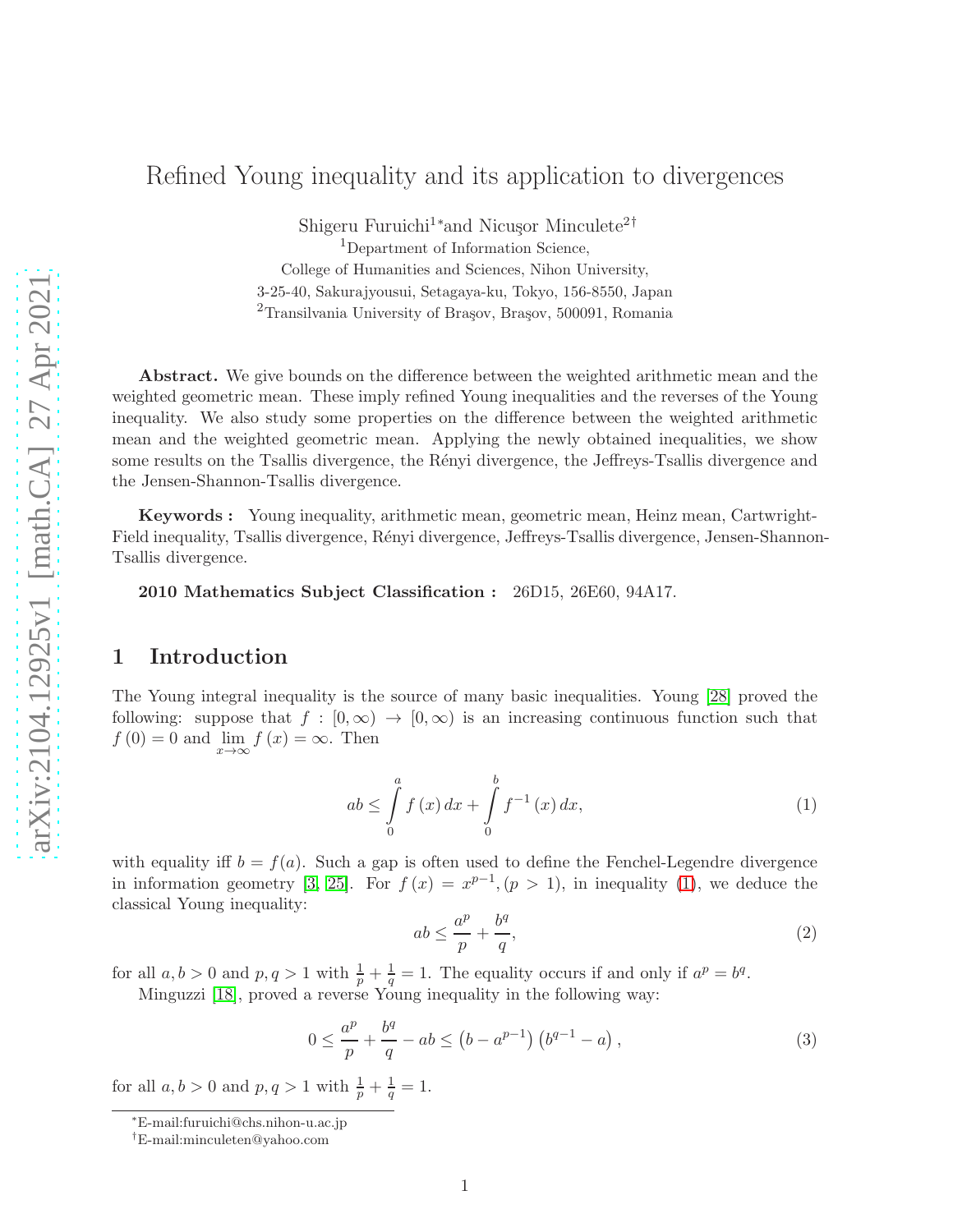The classical Young inequality [\(2\)](#page-0-1) is rewitten as

<span id="page-1-0"></span>
$$
a^{1/p}b^{1/q} \le \frac{a}{p} + \frac{b}{q} \tag{4}
$$

by putting  $a := a^{1/p}$  and  $b := b^{1/q}$ . Putting again

$$
a := \frac{a_j^p}{\sum\limits_{j=1}^n a_j^p}, \quad b := \frac{b_j^q}{\sum\limits_{j=1}^n b_j^q}
$$

in the inequality  $(4)$ , we obtain the famous Hölder inequality:

$$
\sum_{j=1}^{n} a_j b_j \le \left(\sum_{j=1}^{n} a_j^p\right)^{1/p} \left(\sum_{j=1}^{n} b_j^q\right)^{1/q}, \quad \left(p, q > 1, \frac{1}{p} + \frac{1}{q} = 1\right)
$$

for  $a_1, \dots, a_n > 0$  and  $b_1, \dots, b_n > 0$ , Thus the inequality [\(2\)](#page-0-1) is often reformulated as

$$
apb1-p \le pa + (1-p)b, \ a, b > 0, \ 0 \le p \le 1
$$
 (5)

by putting  $1/p =: p$  (then  $1/q = 1 - p$ ) in the inequality [\(4\)](#page-1-0). It is notable that  $\alpha$ -divergence is related to the difference between the weighted arithmetic mean and the weighted geometric mean [\[24\]](#page-14-2). For  $p = 1/2$ , we deduce the inequality between the geometric mean and the arithmetic mean,  $G(a, b) := \sqrt{ab} \le \frac{a+b}{2} =: A(a, b)$ . The Heinz mean [\[2,](#page-13-1) Eq.(3)](See also [\[8\]](#page-14-3)) is defined as  $H_p(a, b) = \frac{a^p b^{1-p} + a^{1-p} b^p}{2}$  $\frac{a}{2}$  and  $G(a, b) \leq H_p(a, b) \leq A(a, b)$ .

Especially, when we discuss about the Young inequality, we will refer to the last form. We consider the following expression

<span id="page-1-2"></span>
$$
d_p(a, b) := pa + (1 - p)b - a^p b^{1 - p}
$$
\n(6)

which implies that  $d_p(a, b) \ge 0$  and  $d_p(a, a) = d_0(a, b) = d_1(a, b) = 0$ . We remark the following properties:

$$
d_p(a, b) = b \cdot d_p\left(\frac{a}{b}, 1\right), d_p(a, b) = d_{1-p}(b, a), d_p\left(\frac{1}{a}, \frac{1}{b}\right) = \frac{1}{ab} \cdot d_p(b, a).
$$

Cartwright-Field inequality (see e.g. [\[5\]](#page-13-2)) is often written as follows:

<span id="page-1-3"></span>
$$
\frac{1}{2}p(1-p)\frac{(a-b)^2}{\max\{a,b\}} \le d_p(a,b) \le \frac{1}{2}p(1-p)\frac{(a-b)^2}{\min\{a,b\}}\tag{7}
$$

for  $a, b > 0$  and  $0 \le p \le 1$ . This double inequality gives an improvement of the Young inequality and, at the same time, gives a reverse inequality for the Young inequality.

Kober proved in [\[15\]](#page-14-4) a general result related to an improvement of the inequality between arithmetic and geometric means, which for  $n = 2$  implies the inequality:

<span id="page-1-1"></span>
$$
r\left(\sqrt{a}-\sqrt{b}\right)^2 \le d_p(a,b) \le (1-r)\left(\sqrt{a}-\sqrt{b}\right)^2\tag{8}
$$

where  $a, b > 0, 0 \le p \le 1$  and  $r = \min \{p, 1 - p\}$ . This inequality was rediscovered by Kittaneh and Manasrah in [\[14\]](#page-14-5). (See also [\[4\]](#page-13-3).)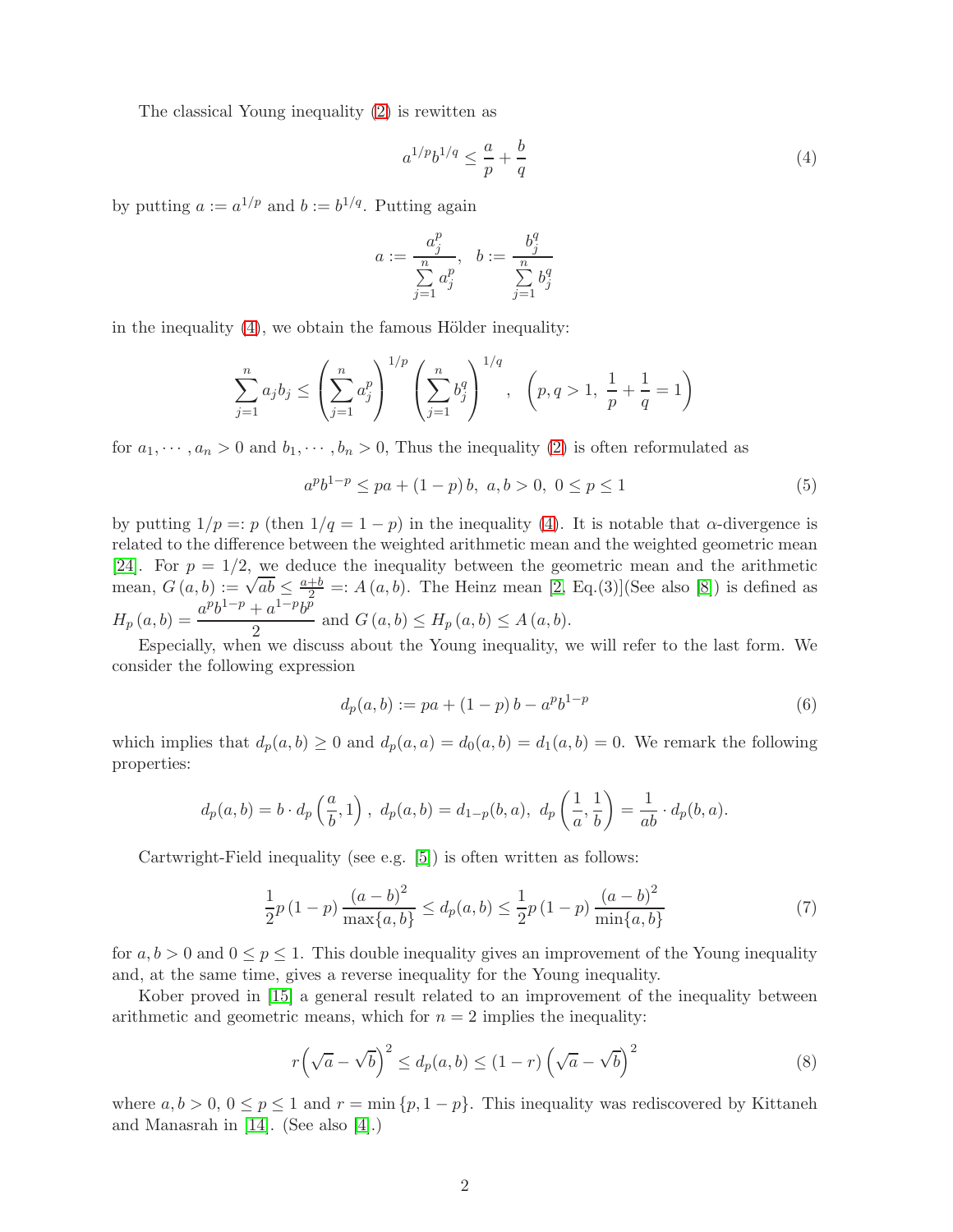Finally, we found, in [\[19\]](#page-14-6), another improvement of the Young inequality and a reverse inequality, given as:

<span id="page-2-0"></span>
$$
r\left(\sqrt{a}-\sqrt{b}\right)^2 + A\left(p\right)\log^2\left(\frac{a}{b}\right) \le d_p(a,b) \le (1-r)\left(\sqrt{a}-\sqrt{b}\right)^2 + B\left(p\right)\log^2\left(\frac{a}{b}\right) \tag{9}
$$

where  $a, b \ge 1, 0 < p < 1$  and  $r = \min\{p, 1 - p\}$  with  $A(p) = \frac{p(1-p)}{2} - \frac{r}{4}$  $\frac{r}{4}$ ,  $B(p) = \frac{p(1-p)}{2} - \frac{1-r}{4}$  $\frac{-r}{4}$ . It is remarkable that the inequalities [\(9\)](#page-2-0) give a further refinement of [\(8\)](#page-1-1), since  $A(p) \geq 0$  and  $B(p) \leq 0.$ 

In [\[9\]](#page-14-7), we also presented two inequalities which give two different reverse inequalities for the Young inequality:

$$
0 \le d_p(a, b) \le a^p b^{1-p} \exp\left\{\frac{p(1-p)(a-b)^2}{\min^2\{a, b\}}\right\} - a^p b^{1-p}
$$
(10)

and

$$
0 \le d_p(a, b) \le p\left(1 - p\right) \log^2\left(\frac{a}{b}\right) \max\{a, b\} \tag{11}
$$

where  $a, b > 0, 0 \le p \le 1$ . See [\[12,](#page-14-8) Chapter 2] for recent advances on refinements and reverses of the Young inequality.

The  $\alpha$ -divergence is related to the difference of a weighted arithmetic mean with a geometric mean [\[24\]](#page-14-2). We mention that the gap is used information geometry to define the Fenchel-Legendre divergence [\[3\]](#page-13-0),[\[25\]](#page-14-0). We give bounds on the difference between the weighted arithmetic mean and the weighted geometric mean. These imply refined Young inequalities and the reverses of the Young inequality. We also study some properties on the difference between the weighted arithmetic mean and the weighted geometric mean. Applying the newly obtained inequalities, we show some results on the Tsallis divergence, the Rényi divergence, the Jeffreys-Tsallis divergence and the Jensen-Shannon-Tsallis divergence [\[16\]](#page-14-9), [\[26\]](#page-14-10). The parametric Jensen-Shannon divergence can be used to detect unusual data, and that one can use it also as a means to perform relevant analysis of fire experiments [\[21\]](#page-14-11).

#### 2 Main results

We give estimates on  $d_p(a, b)$  and also study the properties of  $d_p(a, b)$ . We give the following estimates of  $d_p(a, b)$ , firstly.

<span id="page-2-2"></span>**Theorem 2.1.** For  $0 < a, b \le 1$  and  $0 \le p \le 1$ , we have

<span id="page-2-3"></span>
$$
r\left(\sqrt{a}-\sqrt{b}\right)^2 + A\left(p\right)ab \cdot \log^2\left(\frac{a}{b}\right) \le d_p(a,b) \le (1-r)\left(\sqrt{a}-\sqrt{b}\right)^2 + B\left(p\right)ab \cdot \log^2\left(\frac{a}{b}\right) \tag{12}
$$
\n
$$
\text{where } r = \min\left\{p, 1-p\right\} \text{ and } A\left(p\right) = \frac{p(1-p)}{2} - \frac{r}{4}, B\left(p\right) = \frac{p(1-p)}{2} - \frac{1-r}{4}.
$$

*Proof.* For  $p = 0$  or  $p = 1$  or  $a = b$ , we have equality. We assume  $a \neq b$  and  $0 < p < 1$ . Because  $0 < a, b \le 1$ , we have  $\frac{1}{a}, \frac{1}{b} \ge 1$ , so, applying inequality [\(9\)](#page-2-0), we deduce the following relation:

<span id="page-2-1"></span>
$$
r\left(\frac{1}{\sqrt{a}}-\frac{1}{\sqrt{b}}\right)^2 + A\left(p\right)\log^2\left(\frac{b}{a}\right) \le d_p\left(\frac{1}{a},\frac{1}{b}\right) \le \left(1-r\right)\left(\frac{1}{\sqrt{a}}-\frac{1}{\sqrt{b}}\right)^2 + B\left(p\right)\log^2\left(\frac{b}{a}\right). \tag{13}
$$

But, we known that  $d_p(\frac{1}{a})$  $\frac{1}{a}, \frac{1}{b}$  $\frac{1}{b}$ ) =  $\frac{1}{ab} \cdot d_{1-p}(a, b)$  and if we replace p by 1 – p in relation [\(13\)](#page-2-1) and because  $A(p) = A(1-p), B(1-p) = B(p)$ , then we proved the inequality from the statement.  $\square$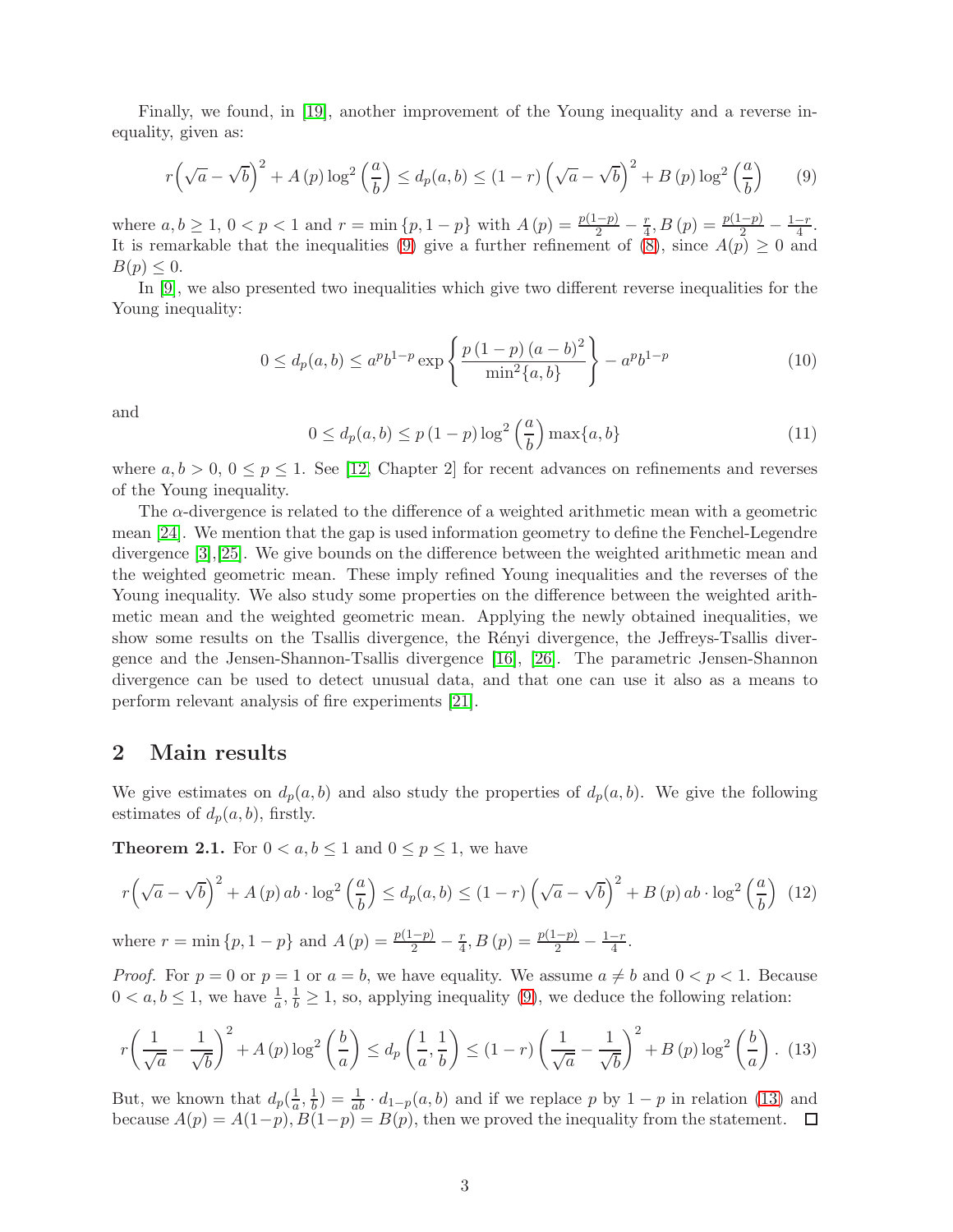<span id="page-3-2"></span>**Theorem 2.2.** For  $a \ge b > 0$  and  $0 < p \le 1$ , we have

$$
\frac{p(a-b)(a^{1-p}-b^{1-p})}{2a^{1-p}} \le d_p(a,b) \le \frac{p(a-b)(a^{1-p}-b^{1-p})}{a^{1-p}}.
$$

*Proof.* For  $p = 1$  or  $a = b$ , we have equality. We assume  $a > b$  and  $0 < p < 1$ . It is easy to see that

<span id="page-3-0"></span>
$$
\int_{1}^{x} (1 - t^{p-1}) dt = x - 1 - \frac{x^p - 1}{p}.
$$
\n(14)

We take  $x = a/b$  in [\(14\)](#page-3-0) and then obtain

$$
pb \int_1^{a/b} (1 - t^{p-1}) dt = d_p(a, b), \ 0 < p < 1
$$

Next, we take the function  $f : [1, a/b] \to \mathbb{R}$  defined by  $f(t) := 1 - t^{p-1}$ . By simple calculations we have

$$
\frac{df(t)}{dt} = (1-p)t^{p-2} \ge 0, \ \frac{d^2f(t)}{dt^2} = (1-p)(p-2)t^{p-3} \le 0.
$$

So the function  $f$  is concave so that we can apply Hermite-Hadamard inequality [\[23\]](#page-14-12):

$$
\frac{1}{2}(f(1) + f(a/b)) \le \frac{1}{a/b - 1} \int_1^{a/b} (1 - t^{p-1}) dt \le f\left(\frac{1 + a/b}{2}\right).
$$

The left hand side of the inequalities above shows

$$
\frac{p(a-b)(a^{1-p}-b^{1-p})}{2a^{1-p}} \le d_p(a,b).
$$

Since the function  $f(t) := 1 - t^{1-p}$  is increasing, we have

 $1 - t^{p-1} \leq 1 - x^{p-1}, \ (t \leq x, \ 0 < p < 1).$ 

Integrating the above inequality by  $t$  from 1 to  $x$ , we get

$$
\int_{1}^{x} (1 - t^{p-1}) dt \le (x - 1)(1 - x^{p-1})
$$

which implies

$$
d_p(a,b) = bp \int_1^{a/b} (1 - t^{p-1}) dt \le bp(a/b - 1) \left(1 - (a/b)^{p-1}\right) = \frac{p(a-b)(a^{1-p} - b^{1-p})}{a^{1-p}}.
$$

<span id="page-3-1"></span>**Theorem 2.3.** For  $a, b > 0$  and  $0 \le p \le 1$ , we have

<span id="page-3-3"></span>
$$
p(1-p)\frac{(a-b)^2}{\max\{a,b\}} \le d_p(a,b) + d_{1-p}(a,b) \le p(1-p)\frac{(a-b)^2}{\min\{a,b\}}\tag{15}
$$

 $\Box$ 

*Proof.* We give two different proofs (I) and (II).

(I) For  $a = b$  or  $p \in \{0, 1\}$ , we obtain equality in the relation from the statement. Thus, we assume  $a \neq b$  and  $p \in (0, 1)$ . It is easy to see that  $d_p(a, b) + d_{1-p}(a, b) = a + b$  $a^p b^{1-p} - a^{1-p} b^p = (a^p - b^p)(a^{1-p} - b^{1-p})$ . Using the Lagrange theorem, there exists  $c_1$  and c<sub>2</sub> between a and b such that  $(a^p - b^p)(a^{1-p} - b^{1-p}) = p(1-p)(a-b)^2c_1^{p-1}$  $_1^{p-1}c_2^{-p}$  $_2^{-p}$ . But, we have the inequality  $\frac{1}{\max\{a,b\}} \leq \frac{1}{c_*^{1-\frac{1}{2}}}$  $\frac{1}{c_1^{1-p}c_2^p} \leq \frac{1}{\min\{p}$  $\frac{1}{\min\{a,b\}}$ . Therefore, we deduce the inequality of the statement.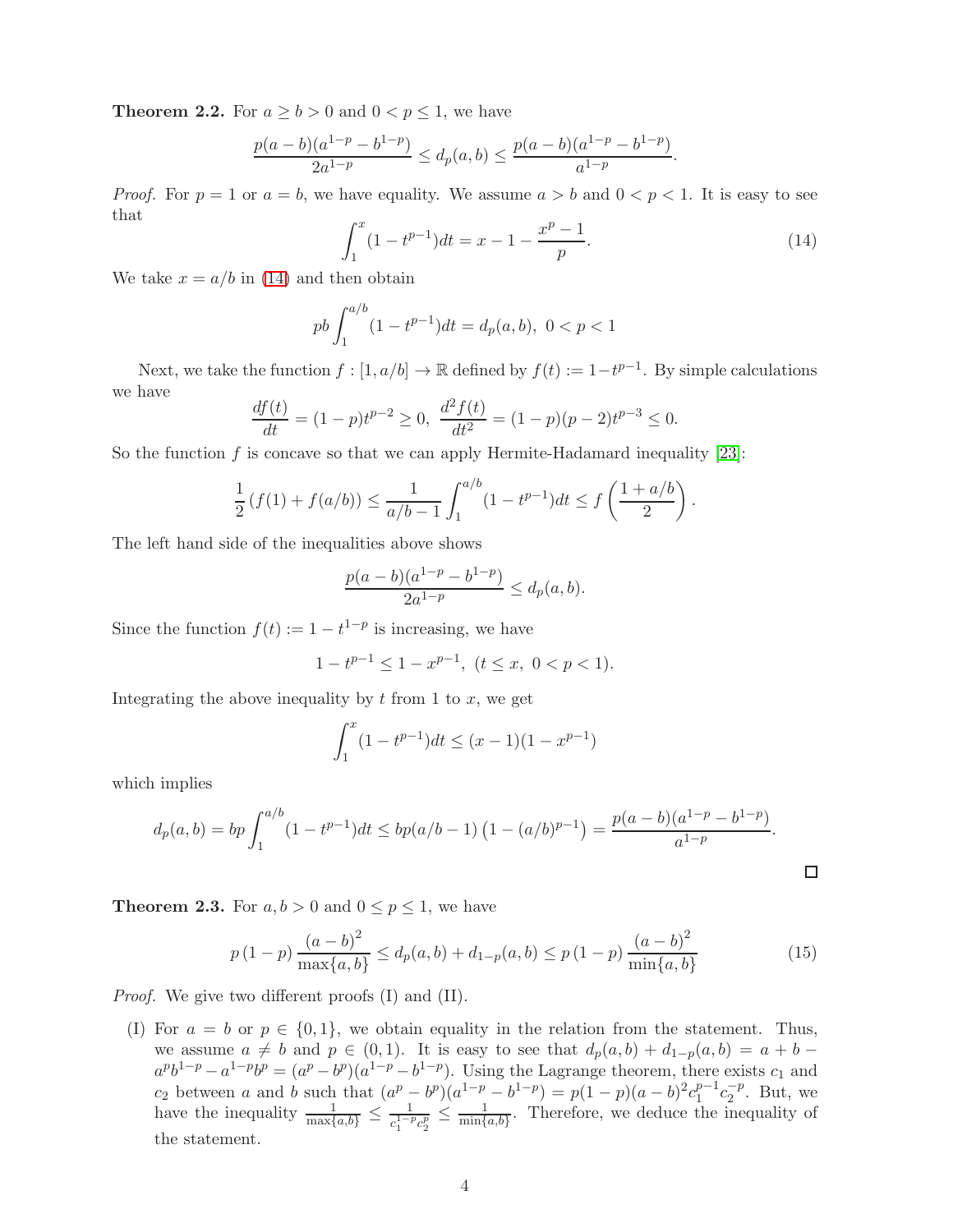(II) Using the Cartwright-Field inequality, we have:

$$
\frac{1}{2}p(1-p)\frac{(a-b)^2}{\max\{a,b\}} \le d_p(a,b) \le \frac{1}{2}p(1-p)\frac{(a-b)^2}{\min\{a,b\}}
$$

and if we replace p by  $1 - p$ , we deduce

$$
\frac{1}{2}p(1-p)\frac{(a-b)^2}{\max\{a,b\}} \le d_{1-p}(a,b) \le \frac{1}{2}p(1-p)\frac{(a-b)^2}{\min\{a,b\}}
$$

for  $a, b > 0$  and  $0 \le p \le 1$ . By summing up these inequalities, we proved the inequality of the statement

**Remark 2.4.** (i) From the proof of Theorem [2.3,](#page-3-1) we obtain  $A(a, b) - H_p(a, b) = \frac{d_p(a, b) + d_{1-p}(a, b)}{2}$ , we deduce an estimation for the Heinz mean:

$$
A(a,b) - \frac{1}{2}p(1-p)\frac{(a-b)^2}{\min\{a,b\}} \le H_p(a,b) \le A(a,b) - \frac{1}{2}p(1-p)\frac{(a-b)^2}{\max\{a,b\}}.\tag{16}
$$

 $\Box$ 

(ii) Since  $d_p(a, b) + d_{1-p}(a, b) = (a^p - b^p)(a^{1-p} - b^{1-p})$  and  $d_{1-p}(a, b) \ge 0$ , we have  $0 \le d_p(a, b) \le 0$  $(a^p - b^p)(a^{1-p} - b^{1-p})$  which is in fact the inequality given by Minguzzi [\(3\)](#page-0-2).

<span id="page-4-0"></span>**Theorem 2.5.** Let  $a, b > 0$  and  $0 \leq p \leq 1$ .

- (i) For  $1/2 \le p \le 1$ ,  $a \ge b$  or  $0 \le p \le 1/2$ ,  $a \le b$ , we have  $d_p(a, b) \ge d_{1-p}(a, b)$ .
- (ii) For  $0 \le p \le 1/2$ ,  $a \ge b$  or  $1/2 \le p \le 1$ ,  $a \le b$ , we have  $d_n(a, b) \le d_{1-n}(a, b)$ .

*Proof.* For  $a = b$  or  $p \in \{0, 1\}$ , we obtain equality in the relations from the statement. Thus, we assume  $a \neq b$  and  $p \in (0, 1)$ . But, we have

$$
d_p(a,b) - d_{1-p}(a,b) = (2p - 1) (a - b) - a^p b^{1-p} + a^{1-p} b^p
$$
  
=  $b \left( (2p - 1) \left( \frac{a}{b} - 1 \right) - \left( \frac{a}{b} \right)^p + \left( \frac{a}{b} \right)^{1-p} \right).$ 

We consider the function  $f:(0,\infty) \to \mathbb{R}$  defined by  $f(t) = (2p-1)(t-1) - t^p + t^{1-p}$ . We calculate the derivatives of  $f$ , thus we have

$$
\frac{df(t)}{dt} = (2p - 1) - pt^{p-1} + (1 - p)t^{-p},
$$
\n
$$
\frac{d^2 f(t)}{dt^2} = (1 - p)pt^{p-2} - p(1 - p)t^{-p-1} = p(1 - p)t^{-p-1} (t^{2p-1} - 1).
$$

For  $t > 1$  and  $1/2 \le p < 1$ , we have  $\frac{d^2f(t)}{dt^2} > 0$ , so, function  $\frac{df}{dt}$  is increasing, so we obtain  $\frac{df(t)}{dt} > \frac{df(1)}{dt} = 0$ , which implies that function f is increasing, so we have  $f(t) > f(1) = 0$ , which means that  $(2p-1)(t-1) - t^p + t^{1-p} > 0$ . For  $t = a/b > 1$ , we find that  $d_p(a, b) > d_{1-p}(a, b)$ . For  $t < 1$  and  $0 < p \le 1/2$ , we have  $\frac{d^2f(t)}{dt^2} > 0$ , so, function  $\frac{df}{dt}$  is increasing, so we obtain  $\frac{df(t)}{dt} < \frac{df(1)}{dt} = 0$ , which implies that function f is decreasing, so we have  $f(t) > f(1) = 0$ , which means that  $(2p-1)(t-1) - t^p + t^{1-p} > 0$ . For  $t = a/b < 1$ , we find that  $d_p(a, b) > d_{1-p}(a, b)$ . In the analogous way, we show the inequality in (ii).  $\Box$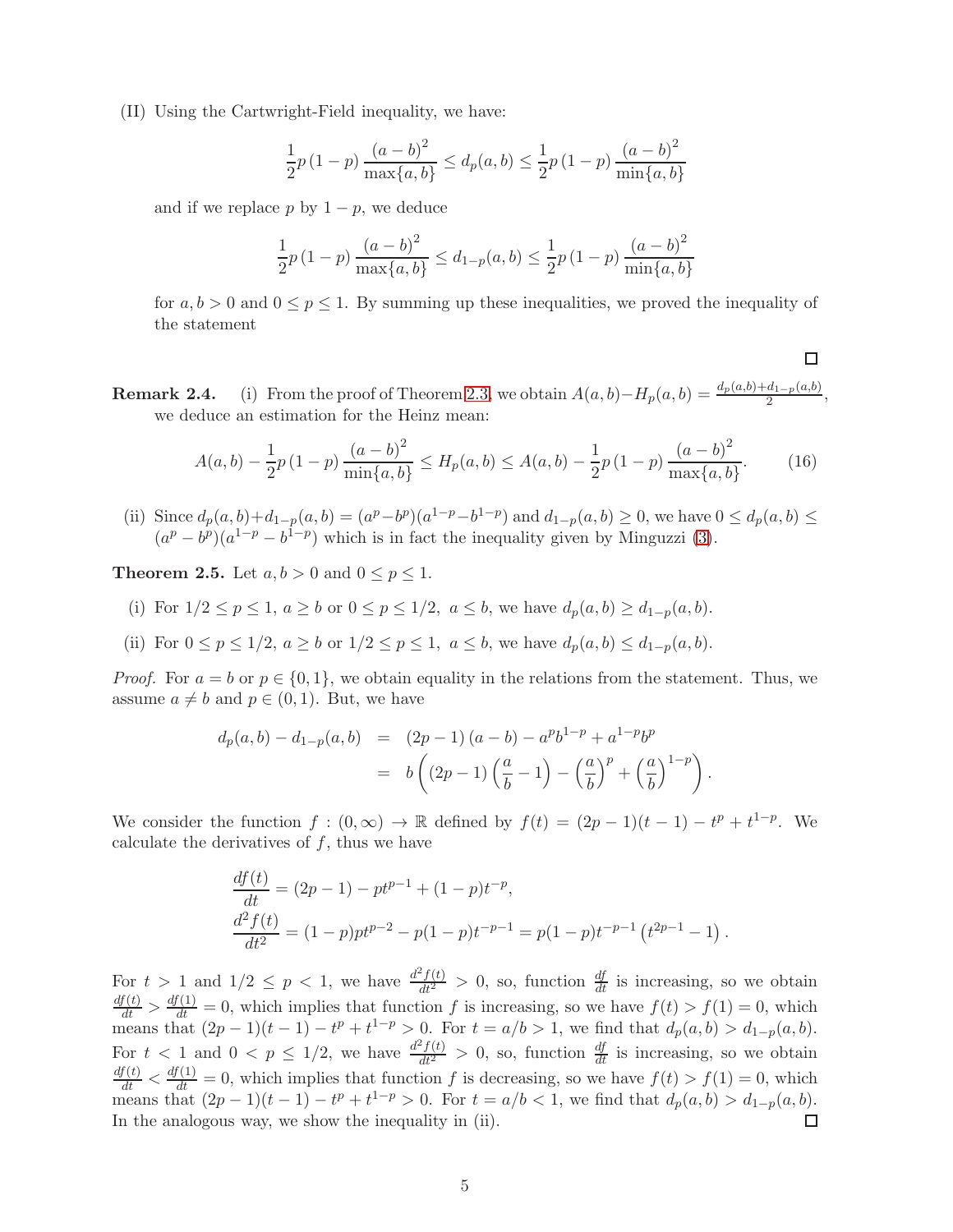**Remark 2.6.** From (i) in Theorem [2.5](#page-4-0) for  $1/2 \le p \le 1$  and  $a \ge b$ , we have  $d_p(a, b) \ge d_{1-p}(a, b)$ , so we obtain

$$
\frac{1}{2}p(1-p)\frac{(a-b)^2}{\max\{a,b\}} \le d_p(a,b),\tag{17}
$$

which is just left hand side of Cartwright-Field inequality:

$$
\frac{1}{2}p(1-p)\frac{(a-b)^2}{\max\{a,b\}} \le d_p(a,b) \le \frac{1}{2}p(1-p)\frac{(a-b)^2}{\min\{a,b\}},\ (a,b>0,\ 0\le p\le 1).
$$

Therefore, it is quite natural to consider the following inequality

$$
d_p(a,b) \ge \frac{1}{2} \left\{ \frac{1}{2} p \left( 1 - p \right) \frac{\left( a - b \right)^2}{\max\{a,b\}} + \frac{1}{2} p \left( 1 - p \right) \frac{\left( a - b \right)^2}{\min\{a,b\}} \right\} = \frac{1}{4} p \left( 1 - p \right) (a - b)^2 \frac{a + b}{ab}
$$

holds or not for a general case  $a, b > 0$  and  $0 \le p \le 1$ . However, this inequality does not hold in general. We set the function

$$
h_p(t) = pt + 1 - p - t^p - \frac{p(1-p)}{4} \frac{(t-1)^2 (t+1)}{t}, \quad (t > 0, \quad 0 \le p \le 1).
$$

Then we have  $h_{0.1}(0.3) \simeq -0.00434315$ ,  $h_{0.1}(0.6) \simeq 0.000199783$  and also  $h_{0.9}(1.8) \simeq 0.000352199$ ,  $h_{0.9}(2.6) \simeq -0.00282073.$ 

<span id="page-5-0"></span>**Theorem 2.7.** For  $a, b \ge 1$  and  $0 \le p \le 1$ , we have

<span id="page-5-1"></span>
$$
\frac{1}{2}p(1-p)\frac{(a-b)^2}{\max\{a,b\}} \le \frac{1}{2}E_p(a,b) \le d_p(a,b),\tag{18}
$$

where  $E_p(a, b) := \min \left\{ \frac{p(a-b)(a^{1-p}-b^{1-p})}{(\max\{a, b\})^{1-p}} \right\}$  $\frac{(n-b)(a^{1-p}-b^{1-p})}{(\max\{a,b\})^{1-p}}, \frac{(1-p)(a-b)(a^p-b^p)}{(\max\{a,b\})^p}$  $\frac{p(a-b)(a^p-b^p)}{(\max\{a,b\})^p} = E_{1-p}(a,b).$ 

*Proof.* For  $p = 0$  or  $p = 1$  or  $a = b$ , we have equality. We assume  $a \neq b$  and  $0 < p < 1$ . If  $b < a$ , then using Theorem [2.2,](#page-3-2) we have

$$
\frac{p(a-b)(a^{1-p}-b^{1-p})}{2a^{1-p}} \le d_p(a,b).
$$

Using the Lagrange theorem, we obtain  $a^{1-p} - b^{1-p} = (1-p)(a-b)\phi^{-p}$ , where  $b < \phi < a$ . For  $b \ge 1$ , we deduce  $a^{1-p} - b^{1-p} \ge (1-p)(a-b)a^{-p}$ , which means that  $\frac{1}{2}p(1-p)\frac{(b-a)^2}{a}$  $\frac{a}{a} \leq$  $p(a-b)(a^{1-p}-b^{1-p})$  $\frac{(a^2 - p - b^2)}{2a^{1-p}}$ . If  $b > a$  and we replace p by  $1 - p$ , then Theorem [2.2](#page-3-2) implies

$$
\frac{(1-p)(a-b)(a^p - b^p)}{2b^p} \le d_p(a, b).
$$
\n(19)

Using the Lagrange theorem, we obtain  $b^p - a^p = p(b-a)\theta^{p-1}$ , where  $a < \theta < b$ . For  $a \ge 1$ , we deduce  $b^p - a^p \ge p(b-a)b^{p-1}$ , which means that  $\frac{1}{2}p(1-p)\frac{(b-a)^2}{b}$  $\frac{(a-b)^2}{b} \leq \frac{(1-p)(a-b)(a^p-b^p)}{2b^p}$  $\frac{-v(1)^{a^2 - b^2}}{2b^p}$ . Taking into account the above considerations, we prove the statement.  $\Box$ 

**Corollary 2.8.** For  $0 < a, b \le 1$  and  $0 \le p \le 1$ , we have

<span id="page-5-2"></span>
$$
\frac{1}{2}p(1-p)\frac{(a-b)^2}{\max\{a,b\}} \le \frac{ab}{2}E_p\left(\frac{1}{a},\frac{1}{b}\right) \le d_p(a,b),\tag{20}
$$

where  $E_{\cdot}(\cdot, \cdot)$  is given in Theorem [2.7.](#page-5-0)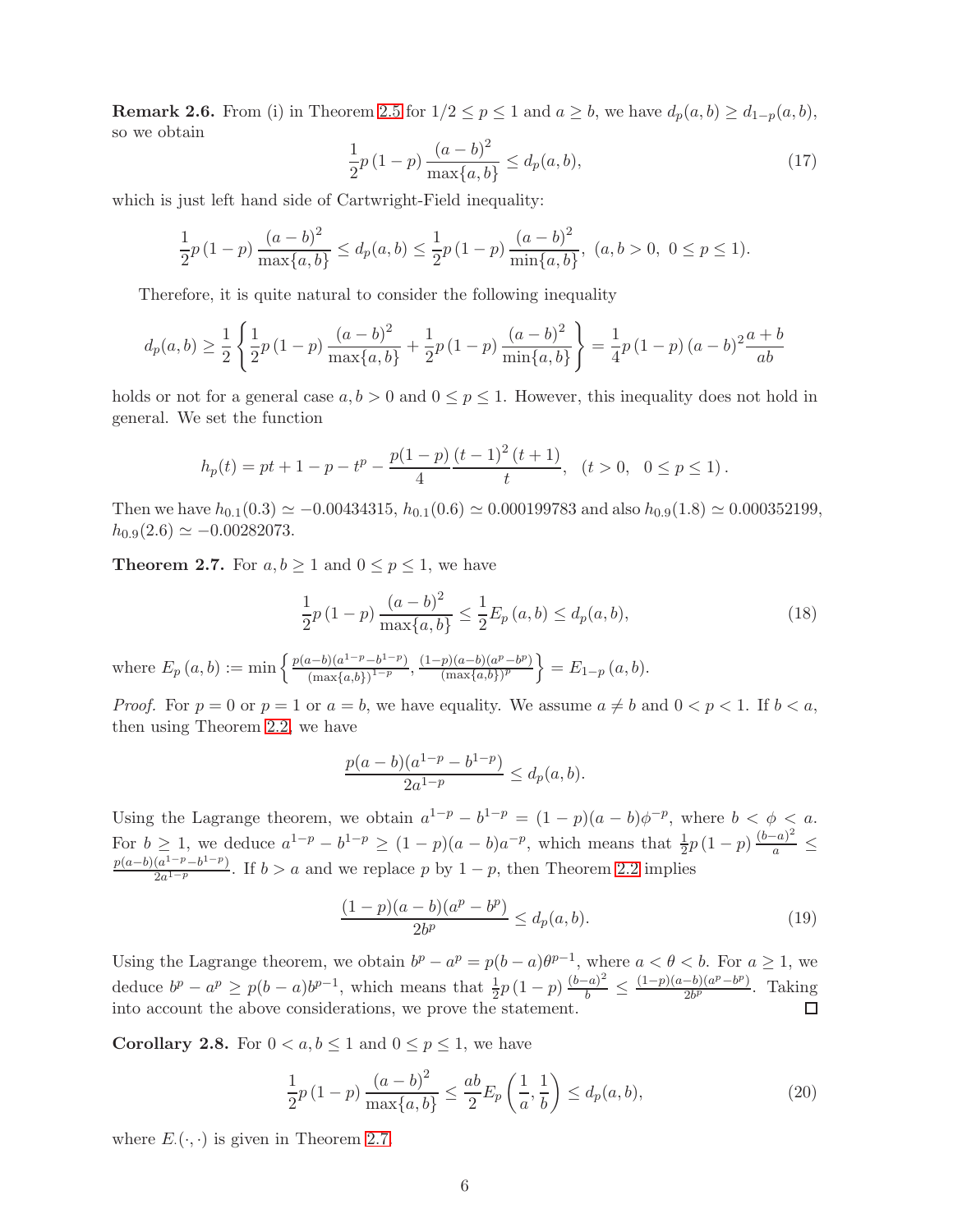*Proof.* For  $p = 0$  or  $p = 1$  or  $a = b$ , we have the equality. We assume  $a \neq b$  and  $0 < p < 1$ . If in inequality [\(18\)](#page-5-1), we replace  $a, b \leq 1$  by  $\frac{1}{a}, \frac{1}{b} \geq 1$ , we deduce

$$
\frac{1}{2}p(1-p)\frac{(a-b)^2}{ab\max\{a,b\}} \le \frac{1}{2}E_p\left(\frac{1}{a},\frac{1}{b}\right) \le d_p\left(\frac{1}{a},\frac{1}{b}\right) = \frac{1}{ab}d_p(a,b).
$$

Consequently, we prove the inequalities of the statement.

**Theorem 2.9.** For  $a, b > 0$  and  $0 \leq p \leq 1$ , we have

<span id="page-6-0"></span>
$$
d_p(a, b) \le (1 - p) \frac{(a - b)^2}{b}.
$$
\n(21)

*Proof.* For  $p = 0$  or  $p = 1$  or  $a = b$ , we have the equality in the relation from the statement. We assume  $a \neq b$  and  $0 < p < 1$ . We consider function  $f : (0, \infty) \to \mathbb{R}$  defined by  $f(t) =$  $1-t^{p-1}-(1-p)(t-1), p \in [0,1].$  For  $t \in (0,1],$  we have  $\frac{df(t)}{dt}=(1-p)(t^{p-2}-1) \geq 0,$ which implies that f is increasing, so, we deduce  $f(t) \leq f(1) = 0$ . For  $t \in [1, \infty)$ , we have  $\frac{df(t)}{dt} \leq 0$ , which implies that f is decreasing, so, we obtain  $f(t) \leq f(1) = 0$ . Therefore, we find the following inequality

$$
1 - t^{p-1} \le (1 - p)(t - 1).
$$

Multiplying the above inequality by  $t > 0$ , we have

$$
t - t^p \le (1 - p)(t^2 - t),
$$

which is equivalent to the inequality

$$
pt + (1 - p) - tp \le (1 - p)(t - 1)2,
$$

for all  $t > 0$  and  $p \in [0, 1]$ . Therefore, if we take  $t = \frac{a}{b}$  $\frac{a}{b}$  in the above inequality and after some calculations, we deduce the inequality of the statement.  $\Box$ 

<span id="page-6-1"></span>**Corollary 2.10.** For  $a, b > 0$  and  $0 \leq p \leq 1$ , we have

<span id="page-6-2"></span>
$$
d_p(a,b) + d_{1-p}(a,b) \le (1-p)\frac{(a-b)^2(a+b)}{ab}.
$$
\n(22)

*Proof.* For  $p = 0$  or  $p = 1$  or  $a = b$ , we have the equality. We assume  $a \neq b$  and  $0 < p < 1$ . If in inequality  $(21)$ , we exchange a with b, we deduce

$$
d_p(b, a) \le (1 - p) \frac{(a - b)^2}{a}.
$$

But  $d_p(b, a) = d_{1-p}(a, b)$ , so, we have

$$
d_p(a,b) + d_{1-p}(a,b) \le (1-p)\frac{(a-b)^2}{b} + (1-p)\frac{(a-b)^2}{a} = (1-p)\frac{(a-b)^2(a+b)}{ab}.
$$

Consequently, we prove the inequality of the statement.

 $\Box$ 

 $\Box$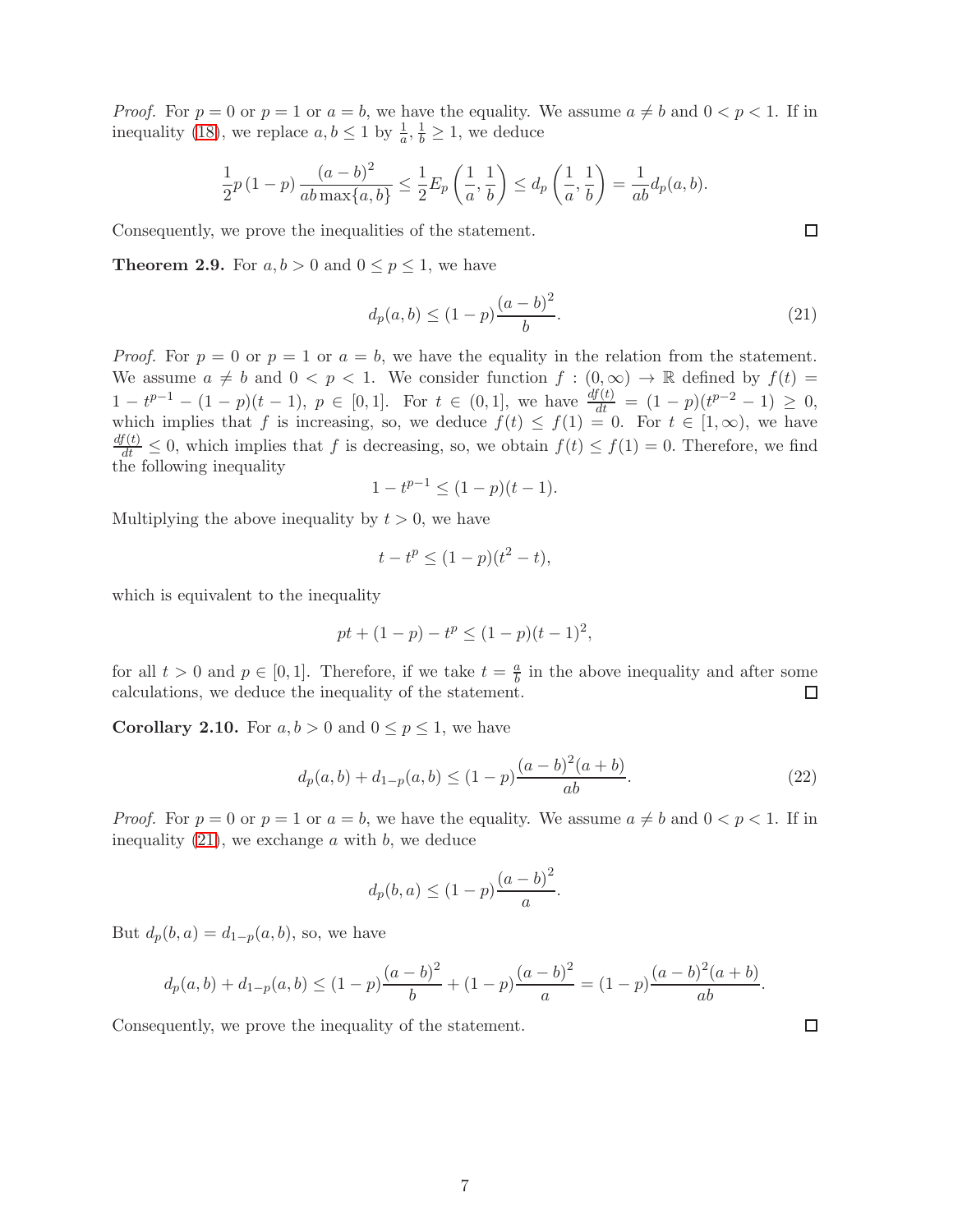# 3 Applications to some divergences

The Tsallis divergence (e.g., [\[13,](#page-14-13) [27\]](#page-15-1)) is defined for two probability distributions  $\mathbf{p} := \{p_1, \dots, p_n\}$ and  $\mathbf{r} := \{r_1, \dots, r_n\}$  with  $p_j > 0$  and  $r_j > 0$  for all  $j = 1, \dots, n$  as

$$
D_q^T(\mathbf{p}|\mathbf{r}) := \sum_{j=1}^n \frac{p_j - p_j^q r_j^{1-q}}{1-q}, \ (q > 0, \ q \neq 1).
$$

The Rényi divergence  $(e.g.,[1])$  $(e.g.,[1])$  $(e.g.,[1])$  also denoted by

$$
D_q^R(\mathbf{p}|\mathbf{r}) := \frac{1}{q-1} \log \left( \sum_{j=1}^n p_j^q r_j^{1-q} \right).
$$

We see in (e.g. [\[10\]](#page-14-14)) that

<span id="page-7-1"></span>
$$
D_q^R(\mathbf{p}|\mathbf{r}) = \frac{1}{q-1} \log \left( 1 + (q-1)D_q^T(\mathbf{p}|\mathbf{r}) \right).
$$
 (23)

It is also known that

$$
\lim_{q \to 1} D_q^T(\mathbf{p}|\mathbf{r}) = \lim_{q \to 1} D_q^R(\mathbf{p}|\mathbf{r}) = \sum_{j=1}^n p_j \log \frac{p_j}{r_j} =: D(\mathbf{p}|\mathbf{r}),
$$

where  $D(\mathbf{p}|\mathbf{r})$  is the standard divergence (KL information, reltative entropy). The Jeffreys divergence (see [\[10\]](#page-14-14), [\[11\]](#page-14-15)) is defined by  $J_1(\mathbf{p}|\mathbf{r}) := D(\mathbf{p}|\mathbf{r}) + D(\mathbf{r}|\mathbf{p})$  and the Jensen-Shannon divergence [\[16,](#page-14-9) [26\]](#page-14-10) is defined by

$$
JS_1(\mathbf{p}|\mathbf{r}) := \frac{1}{2}D\left(\mathbf{p}|\frac{\mathbf{p}+\mathbf{r}}{2}\right) + \frac{1}{2}D\left(\mathbf{r}|\frac{\mathbf{p}+\mathbf{r}}{2}\right).
$$

In [\[20\]](#page-14-16), the Jeffreys and the Jensen-Shannon divergence are extended to biparametric forms. In [\[11\]](#page-14-15), Furuichi and Mitroi generalizes these divergences to the Jeffreys-Tsallis divergence, which is given by  $J_q(\mathbf{p}|\mathbf{r}) := D_q^T(\mathbf{p}|\mathbf{r}) + D_q^T(\mathbf{r}|\mathbf{p})$  and to the Jensen-Shannon-Tsallis divergence, which is defined as

$$
JS_q(\mathbf{p}|\mathbf{r}) := \frac{1}{2}D_q^T\left(\mathbf{p}|\frac{\mathbf{p}+\mathbf{r}}{2}\right) + \frac{1}{2}D_q^T\left(\mathbf{r}|\frac{\mathbf{p}+\mathbf{r}}{2}\right).
$$

Several properties of divergences can be extended in the operator theory [\[22\]](#page-14-17).

For the Tsallis divergence, we have the following relations.

<span id="page-7-2"></span>**Theorem 3.1.** For two probability distributions  $\mathbf{p} := \{p_1, \dots, p_n\}$  and  $\mathbf{r} := \{r_1, \dots, r_n\}$  with  $p_j > 0$  and  $r_j > 0$  for all  $j = 1, \dots, n$ , we have

<span id="page-7-0"></span>
$$
q\sum_{j=1}^{n}\frac{(p_j - r_j)^2}{\max\{p_j, r_j\}} \le J_q(\mathbf{p}|\mathbf{r}) \le q\sum_{j=1}^{n}\frac{(p_j - r_j)^2}{\min\{p_j, r_j\}}, \ (0 < q < 1). \tag{24}
$$

Proof. From the definition of the Tsallis divergence, we deduce the equality:

$$
J_q(\mathbf{p}|\mathbf{r}) = \sum_{j=1}^n \frac{p_j + r_j - p_j^q r_j^{1-q} - p_j^{1-q} r_j^q}{1-q} = \frac{1}{1-q} \sum_{j=1}^n \left\{ d_q(p_j, r_j) + d_{1-q}(p_j, r_j) \right\},\,
$$

where  $d.(\cdot, \cdot)$  is defined in [\(6\)](#page-1-2). Applying Theorem [2.3,](#page-3-1) we obtain

$$
q(1-q)\sum_{j=1}^{n}\frac{(p_j-r_j)^2}{\max\{p_j,r_j\}} \le \sum_{j=1}^{n} \left\{d_q(p_j,r_j) + d(p_j,r_j)\right\} \le q(1-q)\sum_{j=1}^{n}\frac{(p_j-r_j)^2}{\min\{p_j,r_j\}}
$$

and combining with the above equality, we deduce the inequalities [\(24\)](#page-7-0).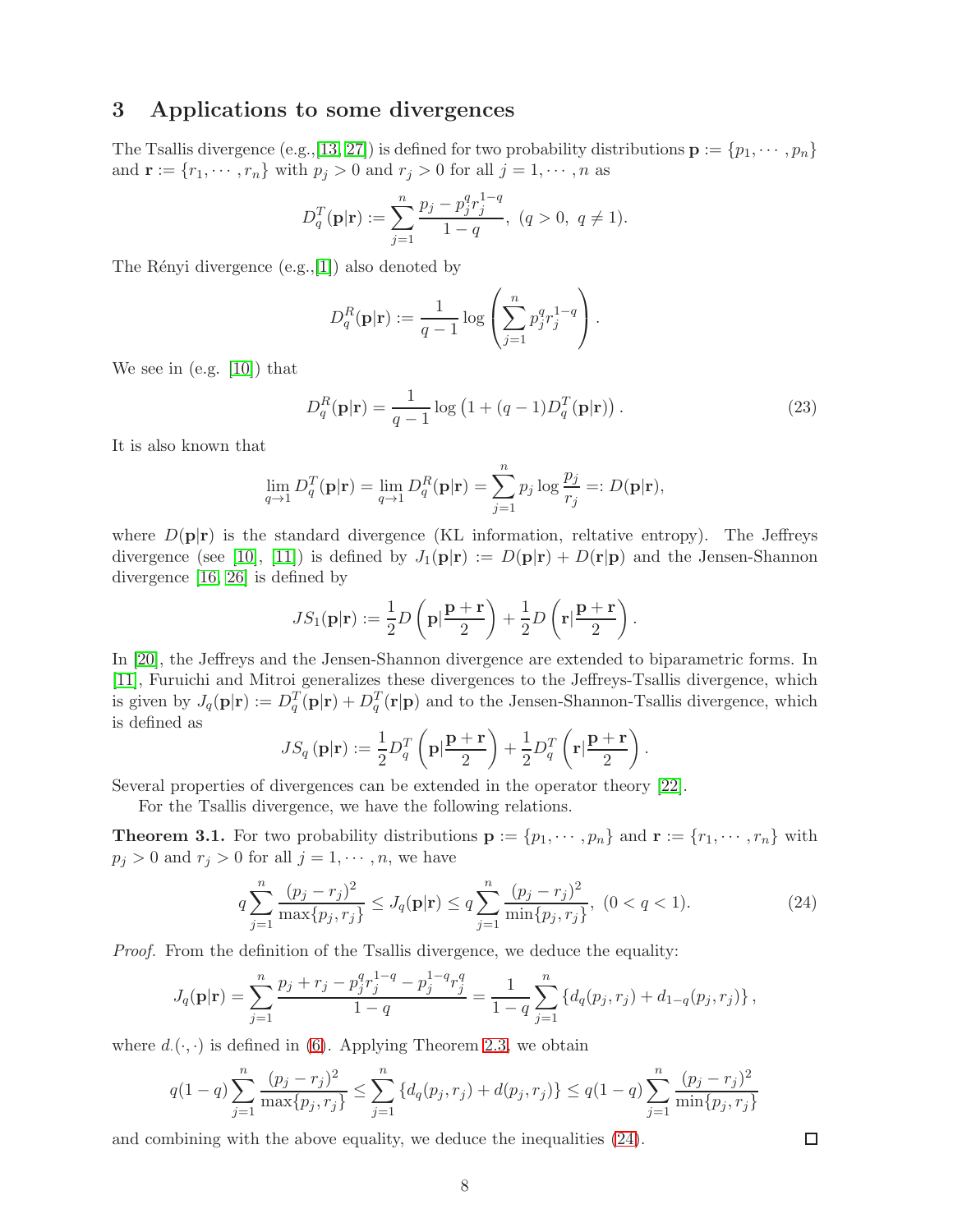**Remark 3.2.** (i) In the limit of  $q \to 1$  in [\(24\)](#page-7-0), we then obtain

$$
\sum_{j=1}^{n} \frac{(p_j - r_j)^2}{\max\{p_j, r_j\}} \le J_1(\mathbf{p}|\mathbf{r}) \le \sum_{j=1}^{n} \frac{(p_j - r_j)^2}{\min\{p_j, r_j\}}
$$

for the standard divergence.

(ii) From [\(23\)](#page-7-1), we have

$$
2 + (q - 1) \left\{ D_q^T(\mathbf{p}|\mathbf{r}) + D_q^T(\mathbf{r}|\mathbf{p}) \right\} = \exp \left( (q - 1) D_q^R(\mathbf{p}|\mathbf{r}) \right) + \exp \left( (q - 1) D_q^R(\mathbf{r}|\mathbf{p}) \right)
$$
  

$$
\geq 2 + (q - 1) \left\{ D_q^R(\mathbf{p}|\mathbf{r}) + D_q^R(\mathbf{r}|\mathbf{p}) \right\},
$$

where we used the inequality  $e^x \geq x+1$  for all  $x \in \mathbb{R}$ . Thus, we deduce the inequalities:

<span id="page-8-0"></span>
$$
D_q^T(\mathbf{p}|\mathbf{r}) + D_q^T(\mathbf{r}|\mathbf{p}) \le D_q^R(\mathbf{p}|\mathbf{r}) + D_q^R(\mathbf{r}|\mathbf{p}), \ (0 < q < 1)
$$
\n(25)

and

$$
D_q^T(\mathbf{p}|\mathbf{r}) + D_q^T(\mathbf{r}|\mathbf{p}) \ge D_q^R(\mathbf{p}|\mathbf{r}) + D_q^R(\mathbf{r}|\mathbf{p}), \ (q > 1).
$$

Combining  $(25)$  with Theorem [3.1,](#page-7-2) we therefore have the following result for the Rényi divergence

$$
q\sum_{j=1}^{n}\frac{(p_j-r_j)^2}{\max\{p_j,r_j\}} \le D_q^R(\mathbf{p}|\mathbf{r}) + D_q^R(\mathbf{r}|\mathbf{p}), \ (0 < q < 1).
$$

We give the relation between the Jeffreys-Tsallis divergence and the Jensen-Shannon-Tsallis divergence.

<span id="page-8-2"></span>**Theorem 3.3.** For two probability distributions  $\mathbf{p} := \{p_1, \dots, p_n\}$  and  $\mathbf{r} := \{r_1, \dots, r_n\}$  with  $p_j > 0$  and  $r_j > 0$  for all  $j = 1, \dots, n$ , we have

<span id="page-8-1"></span>
$$
JS_q(\mathbf{p}|\mathbf{r}) \le \frac{1}{4} J_q(\mathbf{p}|\mathbf{r}),
$$
\n(26)

where  $q \geq 0$  with  $q \neq 1$ .

*Proof.* We consider the function  $g: (0, \infty) \to \mathbb{R}$  defined by  $g(t) = t^{1-q}$ , which is concave for  $q \in [0, 1)$ . Therefore, we have  $\left(\frac{p_j + r_j}{2}\right)$  $\frac{r_{j}}{2}\Big)^{1-q}\geq$  $p_j^{1-q} + r_j^{1-q}$ , which implies the following inequalities

$$
p_j - p_j^q \left(\frac{p_j + r_j}{2}\right)^{1-q} \le \frac{p_j - p_j^q r_j^{1-q}}{2}, r_j - r_j^q \left(\frac{p_j + r_j}{2}\right)^{1-q} \le \frac{r_j - r_j^q p_j^{1-q}}{2},
$$

From the definition of the Tsallis divergence, we deduce the inequality:

$$
D_q^T\left(\mathbf{p}|\frac{\mathbf{p}+\mathbf{r}}{2}\right) + D_q^T\left(\mathbf{r}|\frac{\mathbf{p}+\mathbf{r}}{2}\right) \le \frac{1}{2}\left(D_q^T(\mathbf{p}|\mathbf{r}) + D_q^T(\mathbf{r}|\mathbf{p})\right),
$$

which is equivalent to the relation of the statement. For the case of  $q > 1$ , the function  $g(t) = t^{1-q}$ is convex in  $t > 0$ . Similarly, we have the statement, taking into account that  $1 - q < 0$ .  $\Box$ 

**Remark 3.4.** In the limit of  $q \to 1$  in [\(26\)](#page-8-1), we then obtain

$$
JS_1(\mathbf{p}|\mathbf{r}) \leq \frac{1}{4} J_1(\mathbf{p}|\mathbf{r}).
$$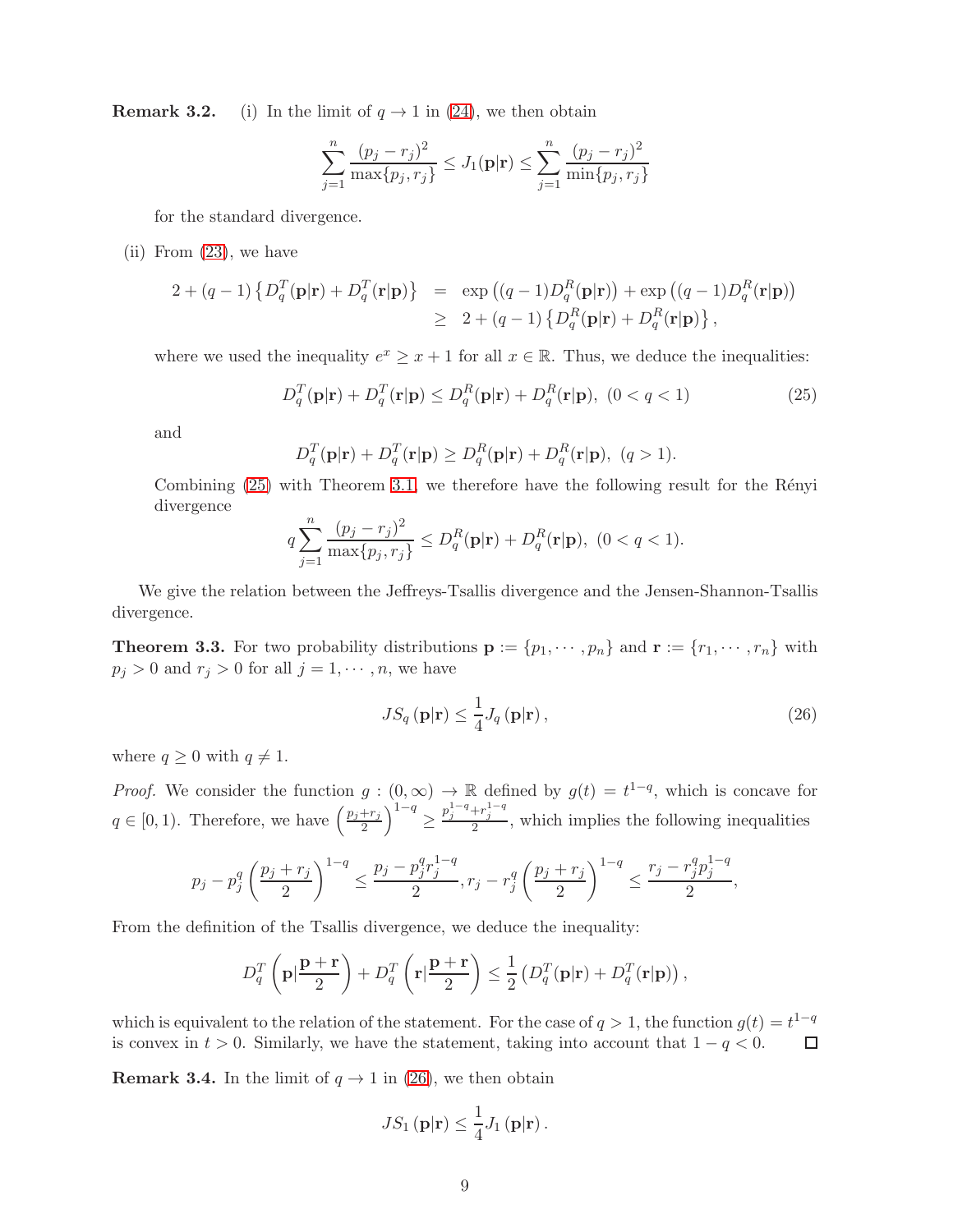We give the bounds on the Jeffreys-Tsallis divergence by using the refined Young inequality given in Theorem [2.1.](#page-2-2) In [\[17\]](#page-14-18), we found the *Battacharyya coefficient* defined as:

$$
B(\mathbf{p}|\mathbf{r}) := \sum_{j=1}^{n} \sqrt{p_j r_j},
$$

which is a measure of the amount of overlapping between two distributions. This can be expressed in terms of the Hellinger distance between the probability distributions  $\mathbf{p} := \{p_1, \dots, p_n\}$ and  $\mathbf{r} := \{r_1, \cdots, r_n\}$ , which is given by

$$
B(\mathbf{p}|\mathbf{r}) = 1 - h^2(\mathbf{p}|\mathbf{r}),
$$

where the *Hellinger distance* ([\[17\]](#page-14-18), [\[29\]](#page-15-2)) is a metric distance and defined by

$$
h(\mathbf{p}|\mathbf{r}) := \frac{1}{\sqrt{2}} \sqrt{\sum_{j=1}^{n} (\sqrt{p_j} - \sqrt{r_j})^2}.
$$

<span id="page-9-1"></span>**Theorem 3.5.** For two probability distributions  $\mathbf{p} := \{p_1, \dots, p_n\}$  and  $\mathbf{r} := \{r_1, \dots, r_n\}$  with  $p_j > 0$  and  $r_j > 0$  for all  $j = 1, \dots, n$ , and  $0 \le q < 1$ , we have

<span id="page-9-0"></span>
$$
\frac{4r}{1-q}h^2(\mathbf{p}|\mathbf{r}) + \frac{2A(q)}{1-q} \sum_{j=1}^n p_j r_j \cdot \log^2\left(\frac{p_j}{r_j}\right) \le J_q(\mathbf{p}|\mathbf{r})
$$
  

$$
\le \frac{4(1-r)}{1-q}h^2(\mathbf{p}|\mathbf{r}) + \frac{2B(q)}{1-q} \sum_{j=1}^n p_j r_j \cdot \log^2\left(\frac{p_j}{r_j}\right). \tag{27}
$$

where  $r = \min\{q, 1-q\}$  and  $A(q) = \frac{q(1-q)}{2} - \frac{r}{4}$ ,  $B(q) = \frac{q(1-q)}{2} - \frac{1-r}{4}$ .

*Proof.* For  $q = 0$ , we obtain the equality. Now, we consider  $0 < q < 1$ . Using Theorem [2.1](#page-2-2) for  $a = p_j < 1$  and  $b = r_j < 1, j \in \{1, 2, ..., n\}$ , we deduce

$$
r\left(\sqrt{p}_j - \sqrt{r}_j\right)^2 + A\left(q\right)p_jr_j\cdot\log^2\left(\frac{p_j}{r_j}\right) \le d_q(p_j, r_j) \le (1-r)\left(\sqrt{p}_j - \sqrt{r}_j\right)^2 + B\left(q\right)p_jr_j\cdot\log^2\left(\frac{p_j}{r_j}\right),
$$

where  $r = \min\{q, 1 - q\}$ . If we replace q by  $1 - q$  and taking into account that  $A(q) = A(1 - q)$ and  $B(q) = B(1 - q)$ , then we have

$$
2r\left(\sqrt{p}_j - \sqrt{r}_j\right)^2 + 2A(q) p_j r_j \cdot \log^2\left(\frac{p_j}{r_j}\right) \le d_q(p_j, r_j) + d_{1-q}(p_j, r_j)
$$
  

$$
\le 2(1-r)\left(\sqrt{p}_j - \sqrt{r}_j\right)^2 + 2B(q) p_j r_j \cdot \log^2\left(\frac{p_j}{r_j}\right).
$$

Taking the sum on  $j = 1, 2, \dots, n$ , we find the inequalities

$$
2r\sum_{j=1}^{n} (\sqrt{p}_j - \sqrt{r}_j)^2 + 2A(q)\sum_{j=1}^{n} p_j r_j \cdot \log^2\left(\frac{p_j}{r_j}\right) \le \sum_{j=1}^{n} (d_q(p_j, r_j) + d_{1-q}(p_j, r_j))
$$
  
=  $(1-q) \left(D_q^T(\mathbf{p}|\mathbf{r}) + D_q^T(\mathbf{r}|\mathbf{p})\right) \le 2(1-r)\sum_{j=1}^{n} (\sqrt{p}_j - \sqrt{r}_j)^2 + 2B(q)\sum_{j=1}^{n} p_j r_j \cdot \log^2\left(\frac{p_j}{r_j}\right),$ 

which is equivalent to the inequalities in the statement.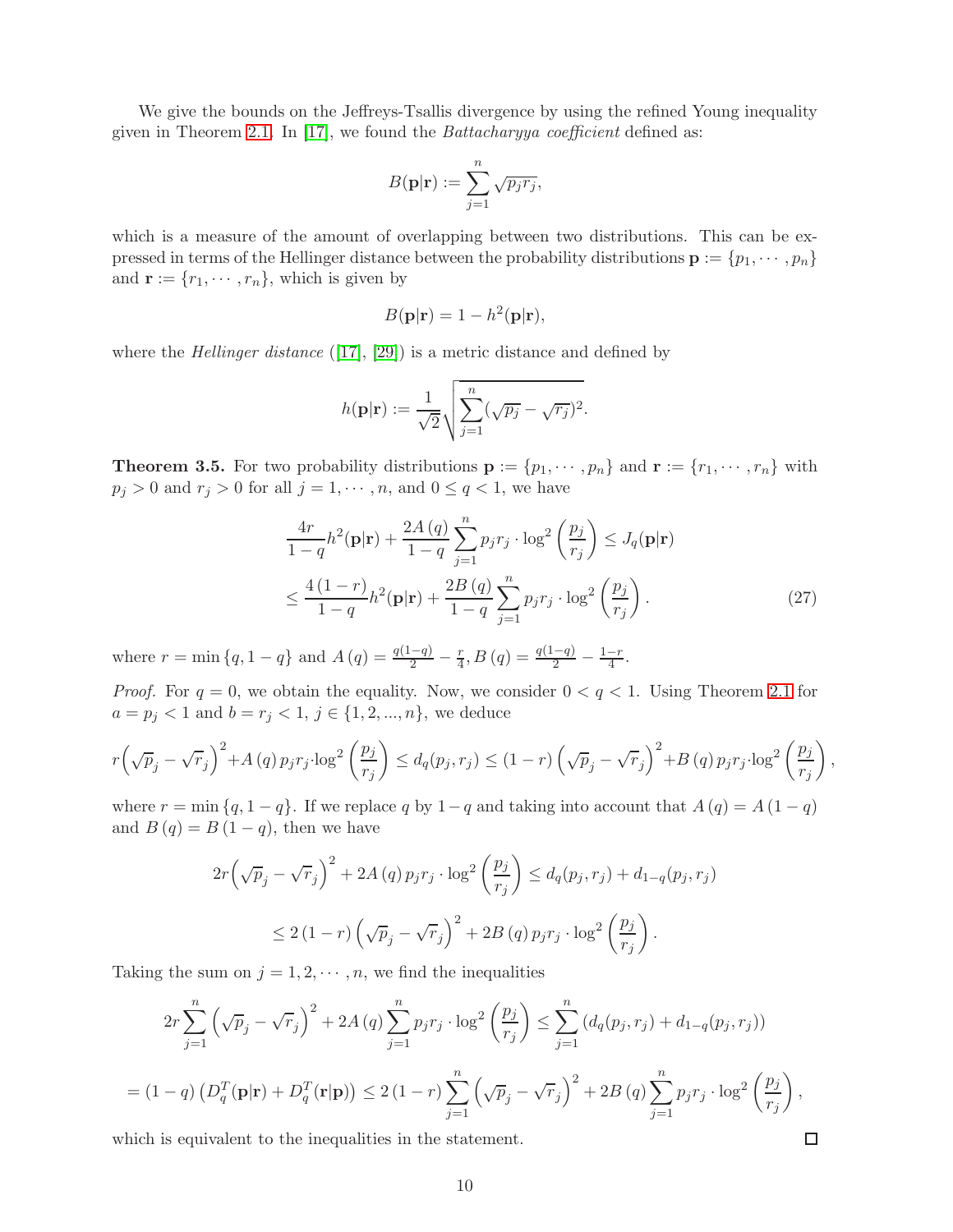**Remark 3.6.** In the limit of  $q \rightarrow 1$  in [\(27\)](#page-9-0), we then obtain

$$
4h^2(\mathbf{p}|\mathbf{r}) + \frac{1}{2}\sum_{j=1}^n p_j r_j \cdot \log^2\left(\frac{p_j}{r_j}\right) \le J_1(\mathbf{p}|\mathbf{r}),
$$

since  $\lim_{q \to 1}$ r  $\frac{1}{1-q} = 1, \lim_{q \to 1}$  $A(q)$  $\frac{A(q)}{1-q} = \frac{1}{4}$  $\frac{1}{4}$  and  $\lim_{q \to 1}$  $1-r$  $\frac{1}{1-q} = \infty.$ 

We give the further bounds on the Jeffreys-Tsallis divergence by the use of Theorem [2.7](#page-5-0) and Corollary [2.10.](#page-6-1)

<span id="page-10-0"></span>**Theorem 3.7.** For two probability distributions  $\mathbf{p} := \{p_1, \dots, p_n\}$  and  $\mathbf{r} := \{r_1, \dots, r_n\}$  with  $p_j > 0$  and  $r_j > 0$  for all  $j = 1, \dots, n$ , and  $0 \le q < 1$ , we have

$$
q\sum_{j=1}^{n}\frac{(p_j - r_j)^2}{\max\{p_j, r_j\}} \le \frac{1}{1 - q}\sum_{j=1}^{n}p_j r_j E_q\left(\frac{1}{p_j}, \frac{1}{r_j}\right) \le J_q(\mathbf{p}|\mathbf{r}) \le \sum_{j=1}^{n}\frac{(p_j - r_j)^2(p_j + r_j)}{p_j r_j},\qquad(28)
$$

where  $E_{\cdot}(\cdot, \cdot)$  is given in Theorem [2.7.](#page-5-0)

*Proof.* Putting  $a := p_j$ ,  $b := r_j$  and  $p := q$  in [\(20\)](#page-5-2), we deduce

$$
\frac{1}{2}q(1-q)\frac{(p_j-r_j)^2}{\max\{p_j,r_j\}} \le \frac{p_jr_j}{2}E_q\left(\frac{1}{p_j},\frac{1}{r_j}\right) \le d_q(p_j,r_j),
$$

and

$$
\frac{1}{2}q(1-q)\frac{(p_j-r_j)^2}{\max\{p_j,r_j\}} \le \frac{p_jr_j}{2}E_{1-q}\left(\frac{1}{p_j},\frac{1}{r_j}\right) \le d_{1-q}(p_j,r_j).
$$

Taking into account that

$$
E_q\left(\frac{1}{p_j},\frac{1}{r_j}\right) = E_{1-q}\left(\frac{1}{p_j},\frac{1}{r_j}\right),\,
$$

and by taking the sum on  $j = 1, 2, \dots, n$ , we have

$$
q(1-q)\sum_{j=1}^{n}\frac{(p_j-r_j)^2}{\max\{p_j,r_j\}} \le \sum_{j=1}^{n}p_jr_jE_q\left(\frac{1}{p_j},\frac{1}{r_j}\right) \le \sum_{j=1}^{n}\left(d_q(p_j,r_j) + d_{1-q}(p_j,r_j)\right)
$$

we prove the lower bounds of  $J_q(\mathbf{p}|\mathbf{r})$ . To prove the upper bound of  $J_q(\mathbf{p}|\mathbf{r})$ , we put  $a := p_j$ ,  $b := r_j$  and  $p := q$  in inequality [\(22\)](#page-6-2). Then we deduce

$$
d_q(p_j, r_j) + d_{1-q}(p_j, r_j) \le (1-q) \frac{(p_j - r_j)^2 (p_j + r_j)}{p_j r_j}.
$$

By taking the sum on  $j = 1, 2, \dots, n$ , we find

$$
\sum_{j=1}^{n} (d_q(p_j, r_j) + d_{1-q}(p_j, r_j)) \le (1-q) \sum_{j=1}^{n} \frac{(p_j - r_j)^2 (p_j + r_j)}{p_j r_j}.
$$

Consequently, we prove the inequalities of the statement.

We also give the further bounds on the Jeffreys-Tsallis divergence by the use of Cartwright-Field inequality given in [\(7\)](#page-1-3).

 $\Box$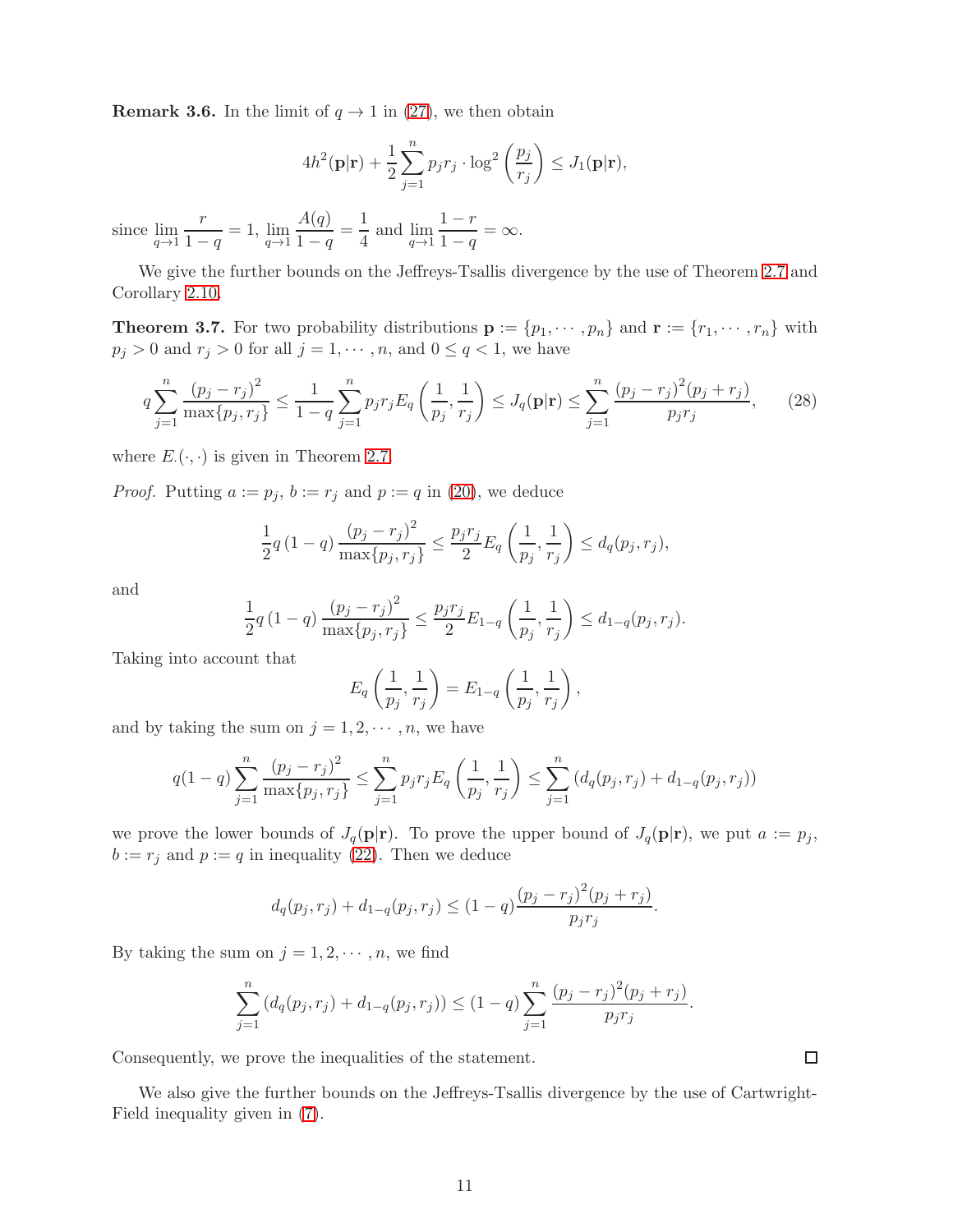<span id="page-11-0"></span>**Theorem 3.8.** For two probability distributions  $\mathbf{p} := \{p_1, \dots, p_n\}$  and  $\mathbf{r} := \{r_1, \dots, r_n\}$  with  $p_j > 0$  and  $r_j > 0$  for all  $j = 1, \dots, n$ , and  $0 \le q < 1$ , we have

$$
\frac{q}{8} \sum_{j=1}^{n} (p_j - r_j)^2 \left( \frac{1}{p_j + \max\{p_j, r_j\}} + \frac{1}{r_j + \max\{p_j, r_j\}} \right)
$$
\n
$$
\leq JS_q(\mathbf{p}|\mathbf{r}) \leq \frac{q}{8} \sum_{j=1}^{n} (p_j - r_j)^2 \left( \frac{1}{p_j + \min\{p_j, r_j\}} + \frac{1}{r_j + \min\{p_j, r_j\}} \right) \tag{29}
$$

*Proof.* For  $q = 0$ , we have the equality. We assume  $0 < q < 1$ . By direct calculations, we have

$$
JS_{q}(\mathbf{p}|\mathbf{r}) = \frac{1}{2}D_{q}^{T}\left(\mathbf{p}|\frac{\mathbf{p}+\mathbf{r}}{2}\right) + \frac{1}{2}D_{q}^{T}\left(\mathbf{r}|\frac{\mathbf{p}+\mathbf{r}}{2}\right)
$$
  
\n
$$
= \frac{1}{2(1-q)}\sum_{j=1}^{n}\left\{p_{j}-p_{j}^{q}\left(\frac{p_{j}+r_{j}}{2}\right)^{1-q} + r_{j}-r_{j}^{q}\left(\frac{p_{j}+r_{j}}{2}\right)^{1-q}\right\}
$$
  
\n
$$
= \frac{1}{2(1-q)}\sum_{j=1}^{n}\left\{qp_{j}+(1-q)\frac{p_{j}+r_{j}}{2}-p_{j}^{q}\left(\frac{p_{j}+r_{j}}{2}\right)^{1-q} + qr_{j}+(1-q)\frac{p_{j}+r_{j}}{2}-r_{j}^{q}\left(\frac{p_{j}+r_{j}}{2}\right)^{1-q}\right\}
$$
  
\n
$$
= \frac{1}{2(1-q)}\sum_{j=1}^{n}\left\{d_{q}\left(p_{j},\frac{p_{j}+r_{j}}{2}\right)+d_{q}\left(r_{j},\frac{p_{j}+r_{j}}{2}\right)\right\}.
$$

Using inequality [\(7\)](#page-1-3), we deduce

$$
\frac{q(1-q)}{4} \frac{(p_j - r_j)^2}{p_j + \max\{p_j, r_j\}} \le d_q\left(p_j, \frac{p_j + r_j}{2}\right) \le \frac{q(1-q)}{4} \frac{(p_j - r_j)^2}{p_j + \min\{p_j, r_j\}}
$$

and

$$
\frac{q(1-q)}{4}\frac{(p_j-r_j)^2}{r_j+\max\{p_j,r_j\}} \le d_q\left(r_j,\frac{p_j+r_j}{2}\right) \le \frac{q(1-q)}{4}\frac{(p_j-r_j)^2}{r_j+\min\{p_j,r_j\}}.
$$

From the above inequalities we have the statement, by summing on  $j = 1, 2, \dots, n$ .

$$
\qquad \qquad \Box
$$

It is quite natural to extend the Jensen-Shannon-Tsallis divergence to the following form:

$$
JS_q^v(\mathbf{p}|\mathbf{r}) := vD_q^T(\mathbf{p}|v\mathbf{p} + (1-v)\mathbf{r}) + (1-v)D_q^T(\mathbf{r}|v\mathbf{p} + (1-v)\mathbf{r}), \ (0 \le v \le 1, \ q > 0, \ q \ne 1).
$$

We call this the v-weighted Jensen-Shannon-Tsallis divergence. For  $v = 1/2$ , we find that  $JS_q^{1/2}(\mathbf{p}|\mathbf{r}) = JS_q(\mathbf{p}|\mathbf{r})$  which is the Jensen-Shannon-Tsallis divergence. For this quantity  $JS_q^v(\mathbf{p}|\mathbf{r})$ , we can obtain the following result in a way similar to the proof of Theorem [3.8.](#page-11-0)

**Proposition 3.9.** For two probability distributions  $\mathbf{p} := \{p_1, \dots, p_n\}$  and  $\mathbf{r} := \{r_1, \dots, r_n\}$ with  $p_j > 0$  and  $r_j > 0$  for all  $j = 1, \dots, n, 0 \le q < 1$  and  $0 \le v \le 1$ , we have

$$
\frac{qv(1-v)}{2}\sum_{j=1}^{n}(p_j-r_j)^2\left(\frac{1-v}{vp_j+(1-v)\max\{p_j,r_j\}}+\frac{v}{(1-v)r_j+v\max\{p_j,r_j\}}\right)
$$
  

$$
\leq JS_q^v(\mathbf{p}|\mathbf{r}) \leq \frac{qv(1-v)}{2}\sum_{j=1}^{n}(p_j-r_j)^2\left(\frac{1-v}{vp_j+(1-v)\min\{p_j,r_j\}}+\frac{v}{(1-v)r_j+v\min\{p_j,r_j\}}\right).
$$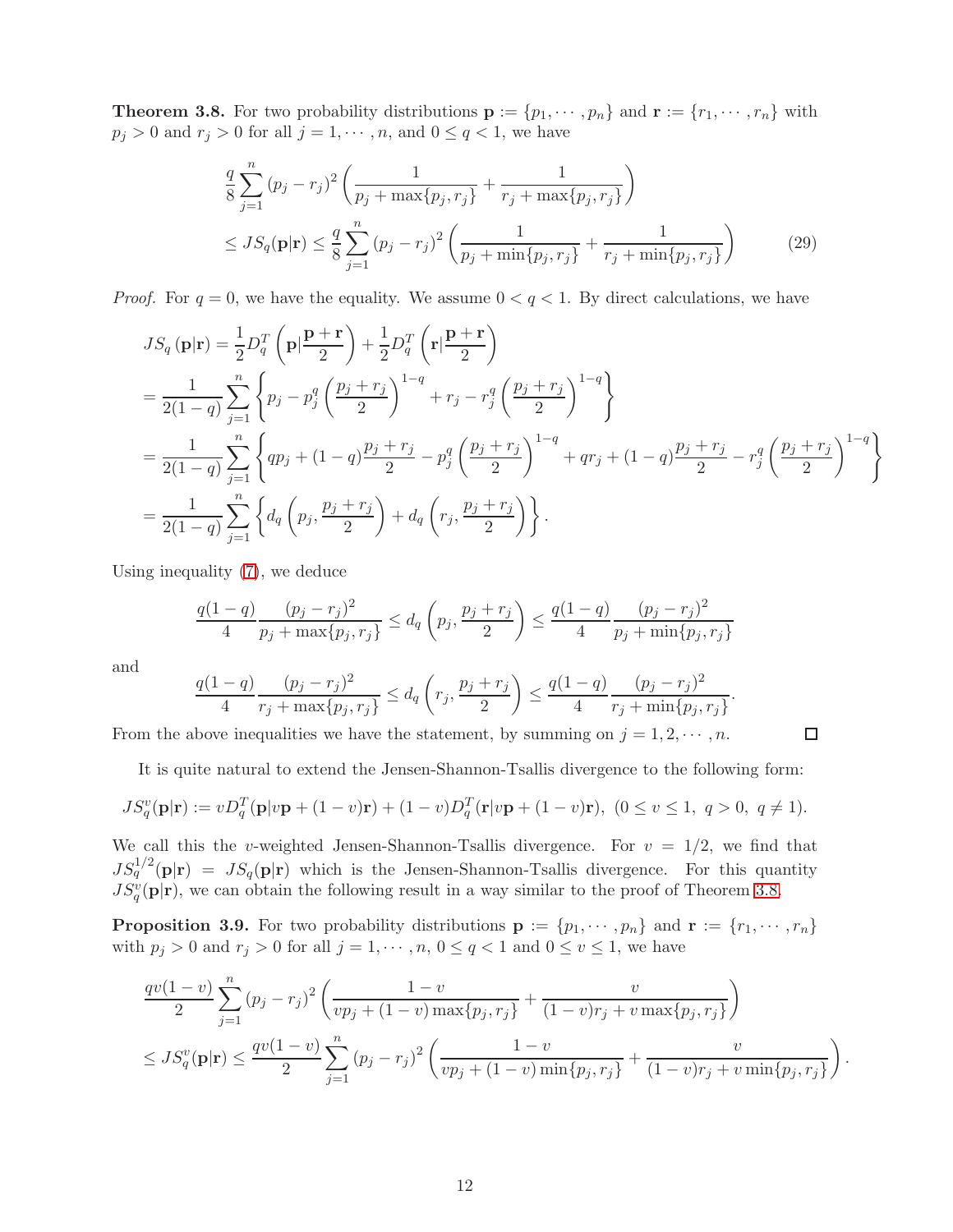Proof. We calculate as

$$
JS_q^v(\mathbf{p}|\mathbf{r}) = \frac{v}{1-q} \sum_{j=1}^n \left\{ p_j - p_j^q (vp_j + (1-v)r_j)^{1-q} \right\} + \frac{1-v}{1-q} \sum_{j=1}^n \left\{ r_j - r_j^q (vp_j + (1-v)r_j)^{1-q} \right\}
$$
  
= 
$$
\frac{1}{1-q} \sum_{j=1}^n \left\{ vp_j + (1-v)r_j - vp_j^q (vp_j + (1-v)r_j)^{1-q} - (1-v)r_j^q (vp_j + (1-v)r_j)^{1-q} \right\}
$$
  
= 
$$
\frac{v}{1-q} \sum_{j=1}^n \left\{ qp_j + (1-q) (vp_j + (1-v)r_j) - p_j^q (vp_j + (1-v)r_j)^{1-q} \right\}
$$
  
+ 
$$
\frac{1-v}{1-q} \sum_{j=1}^n \left\{ qr_j + (1-q) (vp_j + (1-v)r_j) - r_j^q (vp_j + (1-v)r_j)^{1-q} \right\}
$$
  
= 
$$
\frac{1}{1-q} \sum_{j=1}^n \left\{ vd_q(p_j, vp_j + (1-v)r_j) + (1-v)d_q(r_j, vp_j + (1-v)r_j) \right\}.
$$

Using inequality [\(7\)](#page-1-3), we deduce

$$
\frac{q(1-q)}{2} \frac{(1-v)^2(p_j - r_j)^2}{vp_j + (1-v) \max\{p_j, r_j\}} \le d_q(p_j, vp_j + (1-v)r_j) \le \frac{q(1-q)}{2} \frac{(1-v)^2(p_j - r_j)^2}{vp_j + (1-v) \min\{p_j, r_j\}}
$$

and

$$
\frac{q(1-q)}{2} \frac{v^2(p_j - r_j)^2}{(1-v)r_j + v \max\{p_j, r_j\}} \le d_q(r_j, vp_j + (1-v)r_j) \le \frac{q(1-q)}{2} \frac{v^2(p_j - r_j)^2}{(1-v)r_j + v \min\{p_j, r_j\}}
$$

.

Multiplying v and  $1 - v$  by the above inequalities, respectively, and then taking the sum on  $i = 1, 2, \dots, n$ , we obtain the statement.  $j = 1, 2, \dots, n$ , we obtain the statement.

#### 4 Conclusion

We obtained new inequalities which improve classical Young inequality by analytical calculations with known inequalities. We also obtained some bounds on the Jeffreys-Tsallis divergence and the Jensen-Shannon-Tsallis divergence. At this point, we do not know clearly that the obtained bounds will play any role in information theory. However, if there exsits a purpose to find the meaning of the parameter  $q$  in divergences based on Tsallis divergence, then we may state that almost theorems (except for Theorem [3.3\)](#page-8-2) hold for  $0 \leq q < 1$ . In the first author's previous studies [\[6,](#page-13-5) [7\]](#page-13-6), some results related to Tsallis divergence (relative entropy) are still true for  $0 \leq q < 1$ , while some results related to Tsallis entropy are still true for  $q > 1$ . In this paper, we treated the Tsallis type divergence so it is shown that almost results are true for  $0 \leq q < 1$ . This insgiht may give a rough meaning of the parameter q.

Since our results in Section 3 are based on the inequalities in Section 2, we summerize on the tightness for our obtained inequalities in Section 2. The double inequality [\(12\)](#page-2-3) is a counterpart of the double inequality [\(9\)](#page-2-0) for  $a, b \in (0, 1]$ . Therefore they can not be compared each other from the point of view on the tightness, since the conditions are different. The double inequality [\(12\)](#page-2-3) was used to obtain Theorem [3.5.](#page-9-1) The double inequality [\(15\)](#page-3-3) is essentially Cartwright-Field inequality itself, and it was used to obtain Theorem [3.1](#page-7-2) as the first result in Section 3. The results in Theorem [2.5](#page-4-0) are mathematical properties on  $d_p(a, b)$ . The inequalities given in [\(18\)](#page-5-1) gave an improvement of the left hand side in the inequality [\(7\)](#page-1-3) for the case  $a, b \ge 1$  and we obtained Theorem [3.7](#page-10-0) by [\(18\)](#page-5-1). We obtained the upper bound of  $d_p(a, b)$  as a counterpart of (18) for a general  $a, b > 0$ . This is used to prove Corollary [2.10](#page-6-1) which was used to prove Theorem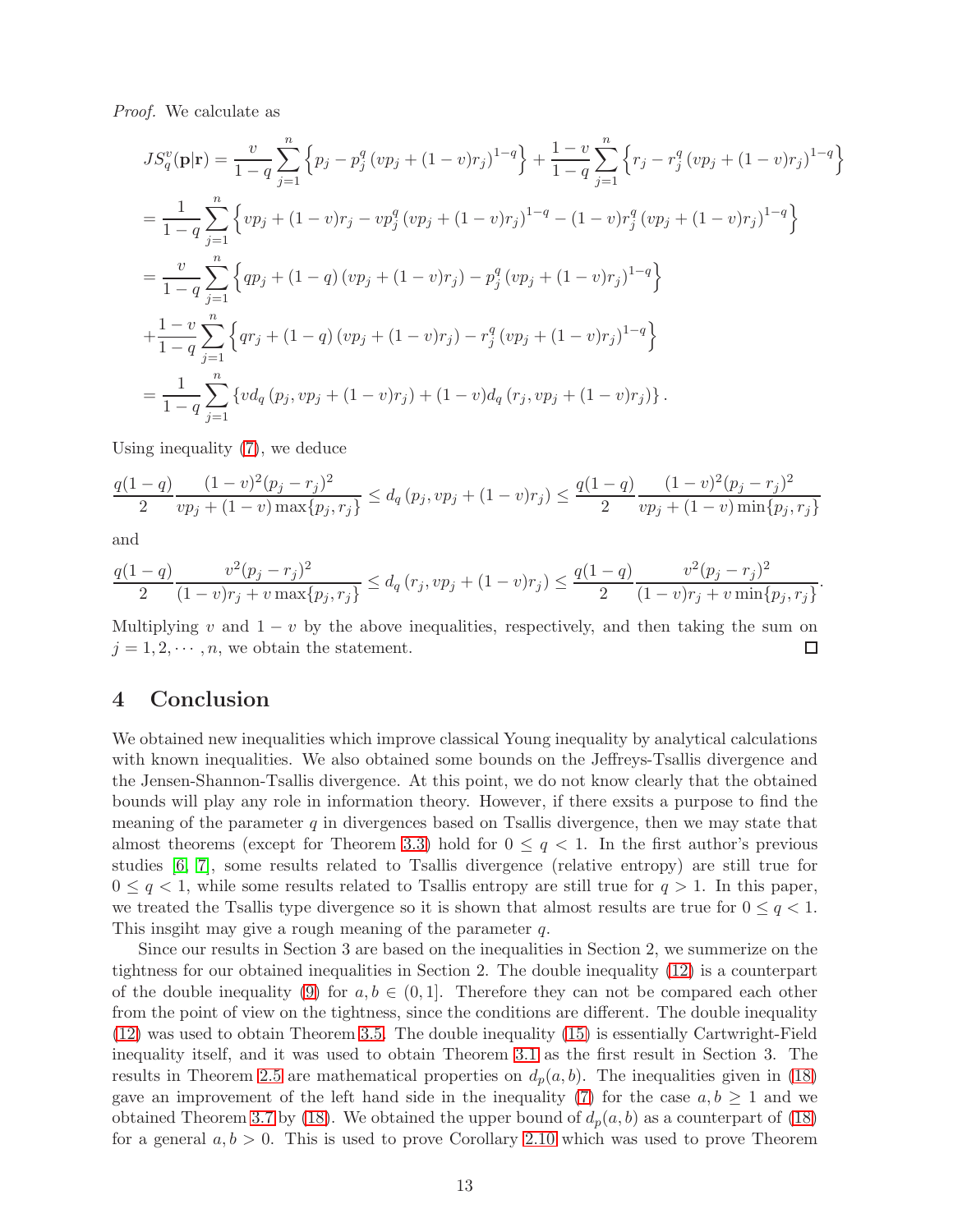[3.7.](#page-10-0) However, we find that the upper bound of  $d_p(a, b) + d_{1-p}(a, b)$  given in [\(22\)](#page-6-2) is not tighter than one in [\(15\)](#page-3-3).

Finally, Theorem [3.3](#page-8-2) can be obtained from the convexity/concavity of the function  $t^{1-q}$ . The studies to obtain much sharper bounds will be continued. We extend the Jensen-Shannon-Tsallis divergence to the following:

$$
JS_q^v(\mathbf{p}|\mathbf{r}) := vD_q^T(\mathbf{p}|v\mathbf{p} + (1-v)\mathbf{r}) + (1-v)D_q^T(\mathbf{r}|v\mathbf{p} + (1-v)\mathbf{r}), \ (0 \le v \le 1, \ q > 0, \ q \ne 1),
$$

and we call this the v-weighted Jensen-Shannon-Tsallis divergence. For  $v = 1/2$ , we find that  $JS_q^{1/2}(\mathbf{p}|\mathbf{r}) = JS_q(\mathbf{p}|\mathbf{r})$  which is the Jensen-Shannon-Tsallis divergence. For this quantity as a information-theoretic divergence measure  $JS_q^v(\mathbf{p}|\mathbf{r})$ , we obtained several characterizations.

### Acknowledgements

The authors would like to thank the referees for their careful and insightful comments to improve our manuscript. The author (S.F.) was partially supported by JSPS KAKENHI Grant Number 21K03341.

# Author Contributions

The work presented here was carried out in collaboration between all authors. The study was initiated by the second author. He played also the role of the corresponding author. All authors contributed equally and significantly in writing this article. All authors have read and approved the final manuscript.

# Conflicts of Interest

The authors declare no conflict of interest.

# <span id="page-13-4"></span>References

- $[1]$  J. Aczél and Z. Daróczy, On measures of information and their characterizations, Academic Press, 1975.
- <span id="page-13-1"></span>[2] R. Bhatia, Interpolating the arithmetic-geometric mean inequality and its operator version, Linear Alg. Appl.,  $413(2/3)(2006)$ ,  $355-363$ .
- <span id="page-13-0"></span>[3] M. Blondel, A. F. T. Martins, V. Niculae, Learning with Fenchel-Young Losses, Journal of Machine Learning Research 21(35), (2020), 1–69.
- <span id="page-13-3"></span>[4] N. A. Bobylev and M. A. Krasnoselsky, Extremum Analysis (degenerate cases), Moscow, preprint, 1981, 52 pages, (in Russian).
- <span id="page-13-2"></span>[5] D. I. Cartwright and M. J. Field, A refinement of the arithmetic mean-geometric mean inequality, Proc. Amer. Math. Soc., **71** (1978) 36-38.
- <span id="page-13-5"></span>[6] S. Furuichi,K.Yanagi and K.Kuriyama, Fundamental properties of Tsallis relative entropy, J.Math.Phys.,45(12)(2004), 4868–4877.
- <span id="page-13-6"></span>[7] S. Furuichi, Information theoretical properties of Tsallis entropies, J.Math.Phys.,47(12)(2006), 023302.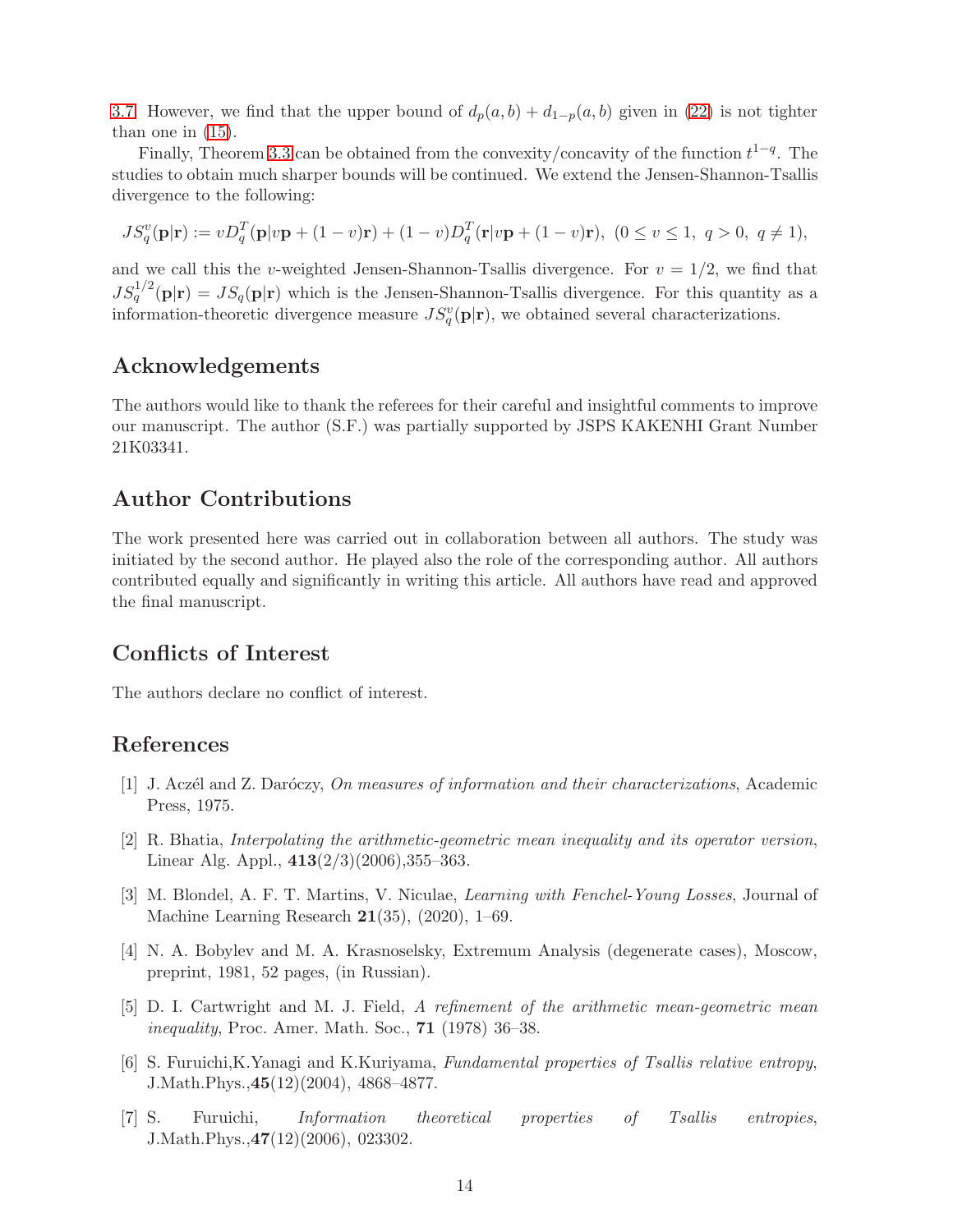- <span id="page-14-7"></span><span id="page-14-3"></span>[8] S. Furuichi, M. B. Ghaemi and N. Gharakhanlu, Generalized reverse Young and Heinz *inequalities*, Bull. Malays. Math. Sci. Soc.,  $42(1)(2019)$ ,  $267-284$ .
- <span id="page-14-14"></span>[9] S. Furuichi and N. Minculete, Alternative reverse inequalities for Young's inequality, J. Math. Inequal., 5(4) (2011), 595–600.
- <span id="page-14-15"></span>[10] S. Furuichi and N. Minculete, Inequalities related to some types of entropies and divergences, Physica A, 532(2019),121907.
- <span id="page-14-8"></span>[11] S. Furuichi and F.-C. Mitroi, Mathematical inequalities for some divergences, Physica A, 391(2012), 388–400.
- <span id="page-14-13"></span>[12] S. Furuichi and H. R. Moradi, Advances in mathematical inequalities, De Gruyter, 2020.
- <span id="page-14-5"></span>[13] S. Furuichi, K. Yanagi and K. Kuriyama, Fundamental properties of Tsallis relative entropy, J.Math.Phys.,45(2004),4868–4877.
- <span id="page-14-4"></span>[14] F. Kittaneh and Y. Manasrah, Improved Young and Heinz inequalities for matrix, J. Math. Anal. Appl., 361 (2010), 262–269.
- <span id="page-14-9"></span>[15] H. Kober, On the arithmetic and geometric means and Hölder inequality, Proc. Amer. Math. Soc., 9 (1958), 452–459.
- <span id="page-14-18"></span>[16] J. Lin, Divergence measures based on the Shannon entropy, IEEE Trans. Inform. Theory,  $37(1)$  (1991), 145-151.
- <span id="page-14-1"></span>[17] N. Lovričević, D. Pečarić and J. Pečarić,  $Zipf-Mandelbrot law$ , f-divergences and the Jensentype interpolating inequalities, J. Inequal. Appl., 2018(2018), Art.No.36.
- [18] E. Minguzzi, An equivalent form of Young's inequality with upper bound, Appl. Anal. Discrete Math., 2 (2008), 213–216.
- <span id="page-14-6"></span>[19] N. Minculete, A refinement of the Kittaneh–Manasrah inequality, Creat. Math. Inform.,  $20(2)(2011), 157-162.$
- <span id="page-14-16"></span>[20] F. C. Mitroi and N. Minculete, Mathematical inequalities for biparametric extended infor*mation measures*, J. Math. Ineq.,  $7(1)(2013)$ , 63–71.
- <span id="page-14-11"></span>[21] F. C. Mitroi-Symeonidis, I. Anghel, N. Minculete, Parametric Jensen-Shannon Statistical Complexity and Its Applications on Full-Scale Compartment Fire Data, Symmetry  $12(1)$ (2020).
- <span id="page-14-17"></span>[22] H. R. Moradi, S. Furuichi and N. Minculete, Estimates for Tsallis relative operator entropy, Math. Ineq. Appl., 20(4)(2017), 1079–1088.
- <span id="page-14-12"></span>[23] C.P. Niculescu and L.-E. Persson, Convex functions and their applications, 2nd Edition, Springer, 2018.
- <span id="page-14-2"></span>[24] F. Nielsen, The  $\alpha$ -divergences associated with a pair of strictly comparable quasi-arithmetic means, [arXiv:2001.09660](http://arxiv.org/abs/2001.09660) (2020).
- <span id="page-14-0"></span>[25] F. Nielsen, On Geodesic Triangles with Right Angles in a Dually Flat Space, Progress in Information Geometry: Theory and Applications (2021): 153–190.
- <span id="page-14-10"></span>[26] R. Sibson, Information radius, Z. Wahrscheinlichkeitstheorie verw Gebiete, 14(2) (1969), 149–160.